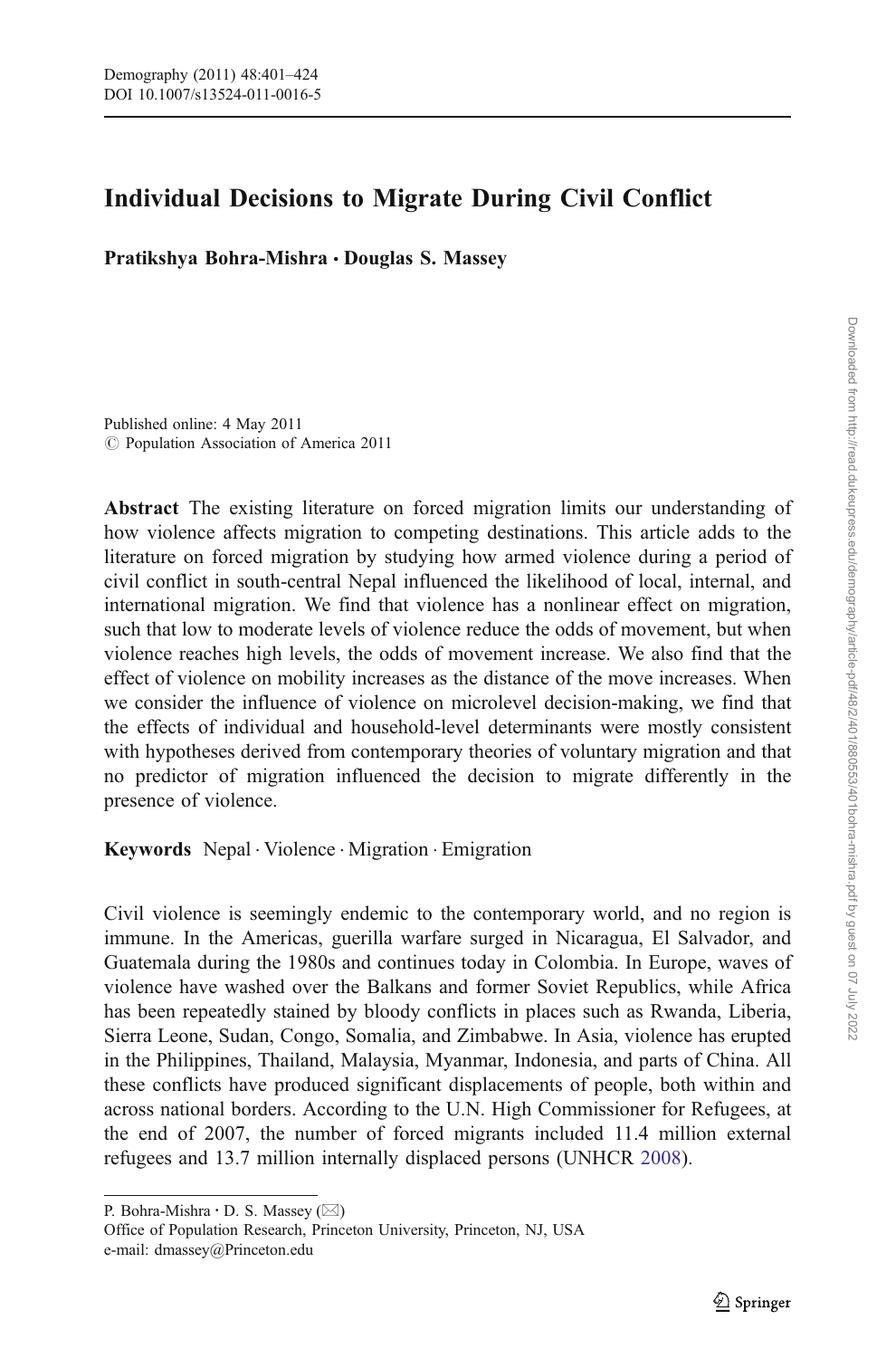A number of aggregate-level studies have examined the effect of violence on migration and have generally found a strong connection between the two, though debate remains about whether the effect is direct or indirect. In his analysis of emigration from El Salvador to the United States, Jones ([1989\)](#page-22-0) concluded that the effect was indirect, with violence producing local economic dislocations that, in turn, led to emigration. Likewise, Morrison and May [\(1994](#page-23-0)) found that conflict-related economic turmoil was more important than violence in predicting out-migration between provinces in Guatemala. Schultz [\(1971](#page-23-0)) also found that rural violence was significant in predicting migration to Colombian cities, though its effect was small compared with other socioeconomic and demographic variables. Stanley [\(1987](#page-23-0)) found that military sweeps rather than killings per se were more strongly associated with variations in the flow of undocumented migrants from El Salvador to the United States.

Most other aggregate-level studies have discerned a direct connection between violence and migration, however. Shellman and Stewart ([2007\)](#page-23-0), for example, found that trends in Haitian emigration to the United States were strongly predicted by surges in political violence, even after the influence of economic conditions was held constant. Morrison [\(1993](#page-23-0)) likewise found that out-migration between provinces in Guatemala was strongly predicted by violence as well as economic conditions, and Morrison and Perez Lafaurie [\(1994](#page-23-0)) obtained similar results in Colombia. Morrison [\(1993](#page-23-0)) noted an apparent threshold effect in the relationship between violence and internal migration in Guatemala, such that the likelihood of movement increased only once violence reached a certain level, suggesting that at low to modest levels of violence, people may feel safer remaining in their own homes.

In addition to the foregoing country studies, cross-national comparative analyses also suggest a direct connection between violence and migration. A pooled timeseries analysis by Schmeidl ([1997\)](#page-23-0) found that violence predicts international refugee flows more strongly than national economic conditions, and the fixed-effects model of Davenport et al. [\(2003](#page-22-0)) revealed that genocide, political violence, and civil war each strongly predicted refugee migration independent of economic circumstances. Another study by Moore and Shellman ([2006\)](#page-23-0) found that state violence toward civilians tended to produce international refugees, whereas high levels of dissident violence and civil warfare tended to produce internally displaced people (IDPs). Melander and Öberg ([2007\)](#page-23-0) have suggested that migration is more a product of the geographic scope of violence and the extent to which it touches urban areas rather than its intensity. In her review of the macro-level literature, Schmeidl [\(2001](#page-23-0):85) concluded "that refugee flows are affected by state implosions and/or the formation of new states, genocidal violence, and internal struggles (particularly those fueled by foreign military interventions)."

In contrast to the relative abundance of aggregate studies, few analyses have examined the connection between violence and migration at the individual or household level. In their survey of displaced and nondisplaced persons in Colombia in 2000, Engel and Ibáñez [\(2007](#page-22-0)) found that the threat of violence and the presence of paramilitary and guerilla groups were strongly associated with out-migration, and Ibáñez and Vélez ([2008\)](#page-22-0) demonstrated that these associations hold up well under a variety of controls. Lundquist and Massey ([2005\)](#page-22-0) undertook an event history analysis of out-migration from households surveyed in Nicaragua and found that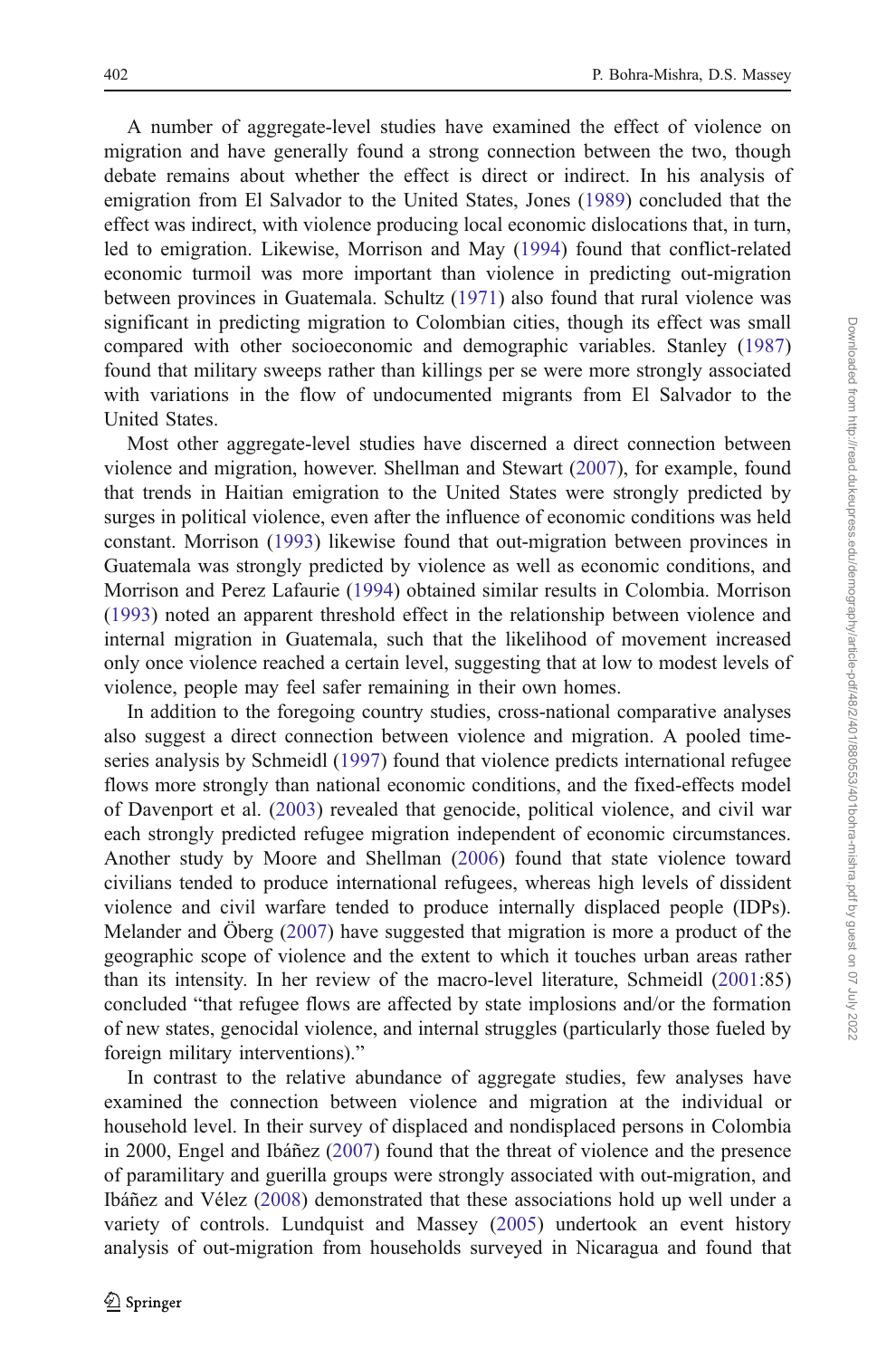violence during the U.S.-sponsored Contra War strongly predicted out-migration to the United States, whereas conflict-related economic distress promoted migration to neighboring Costa Rica. Alvarado and Massey ([2010\)](#page-22-0) showed that Nicaraguan migration to the United States also rose in response to increases in lethal violence that accompanied the imposition of structural economic adjustment policies during the 1990s. In Mexico and Costa Rica, however, they found that the increases in lethal violence were more modest and were generally associated with a lower probability of emigration to the United States.

Research to this point thus suggests a clear connection between civil violence and migration, though the degree to which this association is mediated through the effect of violence on economic conditions is unclear. Also unclear is whether the effects of violence are similar for short- and long-distance moves and for internal versus international movement. Furthermore, only a few studies to date have examined the influence of violence on microlevel decision-making, and no study has yet considered the determinants of forced migration at multiple levels. Finally, it is unclear whether the influence of violence is characterized by threshold effects, such that rising violence induces movements only above a certain point, and below that violence might actually reduce the odds of movement.

In this article, we seek to rectify these shortcomings in the existing literature, although we are unable to test whether the effects of conflict are direct or indirect because this exercise would require time-varying measures of economic conditions, and our economic measures are static. Using fixed economic conditions as controls, we undertake a systematic event history analysis of how violence unleashed during Nepal's Maoist insurgency of 1996–2006 affected the likelihood that people moved locally, internally, or internationally, holding constant other individual and household characteristics. Nepal offers a good test case for estimating the influence of violence on migration because its insurgency lasted a full decade, during which the scope and intensity of the conflict fluctuated considerably to produce substantial variation in the variable of interest.

Our study improves on existing research in several ways. First, we consider competing geographic destinations in the same model. To date, most studies have either modeled the movement of refugees internationally (see Apodaca [1998;](#page-22-0) Iqbal [2007;](#page-22-0) Schmeidl [1997](#page-23-0); and Shellman and Stewart [2007\)](#page-23-0) or focused on internal displacements (see Ibáñez and Vélez [2008;](#page-22-0) Morrison [1993;](#page-23-0) Morrison and Perez Lafaurie [1994](#page-23-0); Schultz [1971\)](#page-23-0). Relatively few studies have considered both kinds of migration at the same time (see Davenport et al. [2003](#page-22-0); Melander and Öberg [2007;](#page-23-0) Moore and Shellman [2004](#page-23-0)), and so far, none have distinguished between local and long-distance internal moves. Our analysis also controls for the effects of human capital, social capital, physical capital, and demographic characteristics because these factors are expected to continue to promote voluntary migration even during periods of civil conflict. Following Schmeidl [\(1997](#page-23-0)) and Clark [\(1989](#page-22-0)), we predict the odds of migration by considering the determinants of migration classified into one of three basic categories: root causes, proximate causes, and intervening factors.

We begin with a brief history of the Maoist insurgency in Nepal, followed by an introduction to the study site and its connection to the conflict. We then describe the multilevel longitudinal survey from which we take our data. After presenting the analytic model and discussing how we operationalize key variables, we offer new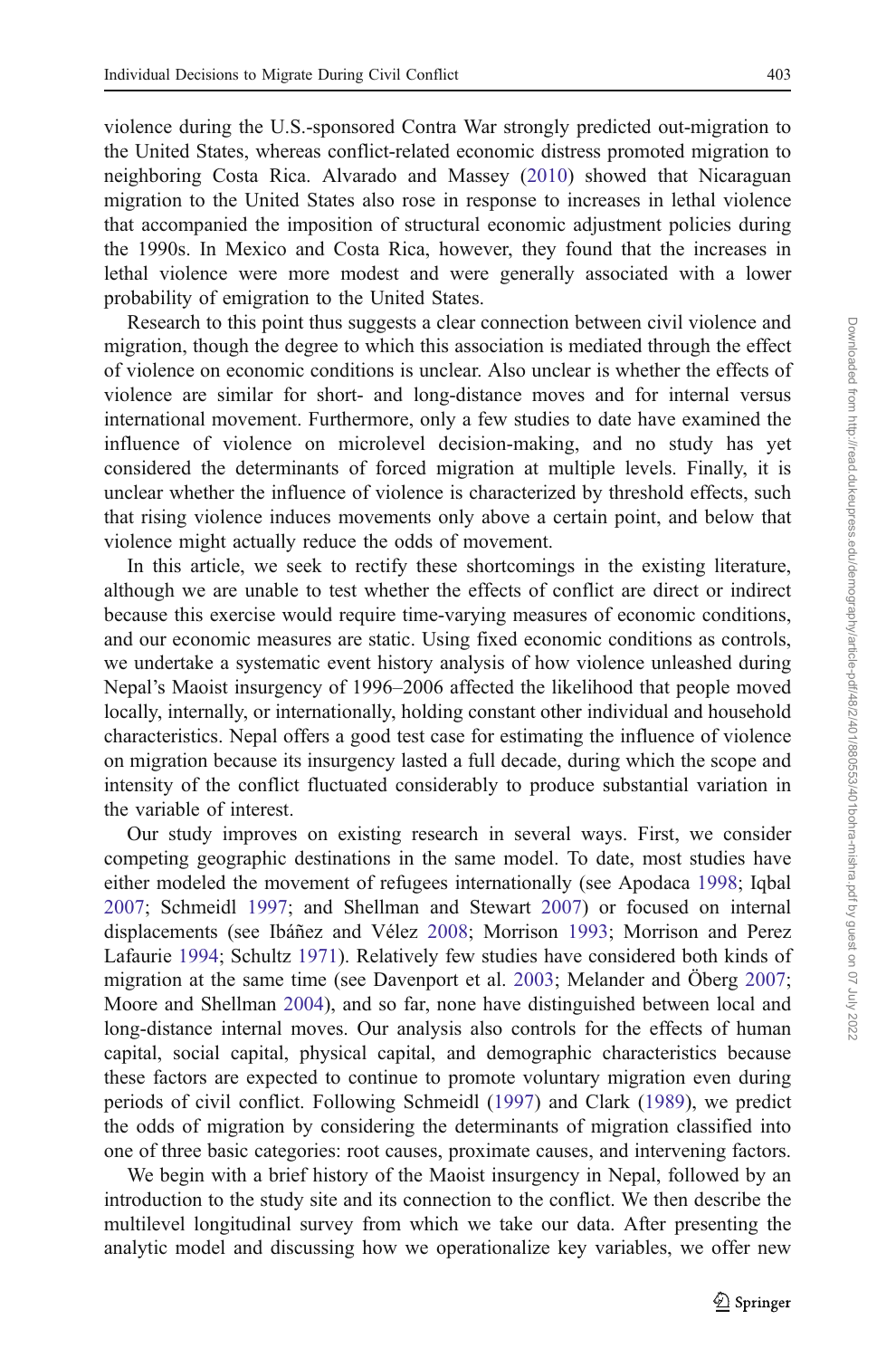findings about how violence affects migration to local, internal, and international destinations and draw relevant theoretical, substantive, and policy conclusions.

### The People's War in Nepal

The history of Nepal as a nation state begins with King Prithvi Narayan Shah's conquest of several smaller scattered kingdoms and their consolidation into a single state in 1768. Prime Minister Jung Bahadur Rana usurped absolute power in 1846, though he left the monarchy in place as a figurehead. For the next 104 years, the Rana family ruled the country as a private fiefdom, an arrangement that persisted until the Delhi Compromise of February 1951, in which King Tribhuvan, the Rana family, and the Nepali Congress Party agreed to end Rana rule (Thapa and Sijapati [2004\)](#page-23-0). Just as the country began moving toward reform and development, however, King Mahendra dissolved parliament in 1959 and took control. In December 1962, he established the Panchayat system, which abandoned party politics for his version of a "guided democracy," ushering in three decades of absolute rule.

After 30 years of autocracy, the people's movement for democracy won a new constitution in 1990 that reinstated democratic rule and transformed the King into a constitutional monarch. The new constitution did not fully meet the demands of several long-suppressed groups, however, which continued to chafe at domination by higher castes. Even worse, the democratic government seemed in many ways to extend the Panchayat system and was characterized by corruption, bitter power struggles, and the continued exploitation of peasants and ethnic minorities. Nepal remained a multiethnic country run by higher-caste Bahuns and Chhetris who continued to subjugate other ethnicities, religions, and castes under a Hindu theocracy (Thapa and Sijapati [2004\)](#page-23-0).

In response to this history of inequality and exploitation, the Communist Party of Nepal (Maoist) submitted demands for change to the government on February 4, 1996, and when these demands were ignored, it launched an armed insurgency known as the "people's war" on February 13, 1996. Owing to the neglect and marginalization of minorities and the poor under a feudal system that actually worsened under democratic rule, communist ideology became rooted in the Mid-Western district of Rolpa (see Fig. [1](#page-4-0)), which constituted the stronghold from which Maoist guerillas launched their insurgency to establish a "People's Republic of Nepal." Soon, the surrounding districts of Rukum, Salyan, Pyuthan, and Jajarkot also became Maoist strongholds.

Although socioeconomic inequality and discrimination by caste and ethnicity were major causes of the conflict, one cannot ignore spatial aspects of the insurgency (Murshed and Gates [2005](#page-23-0)). In a country where more than 80% of the population remains rural, development efforts nonetheless historically focused on urban areas. Among Nepal's five development regions (see Fig. [1\)](#page-4-0), the Eastern, Central, and Western Regions contain the most important cities and display the highest levels of development. In terms of the Human Development Index (HDI, which combines normalized measures of life expectancy, literacy, educational attainment, and GDP per capita), the 1998 value for the Western Region stood at .35, and that for the Central and Eastern Regions was .34 (on a 0 to 1 scale). In contrast, the Mid-Western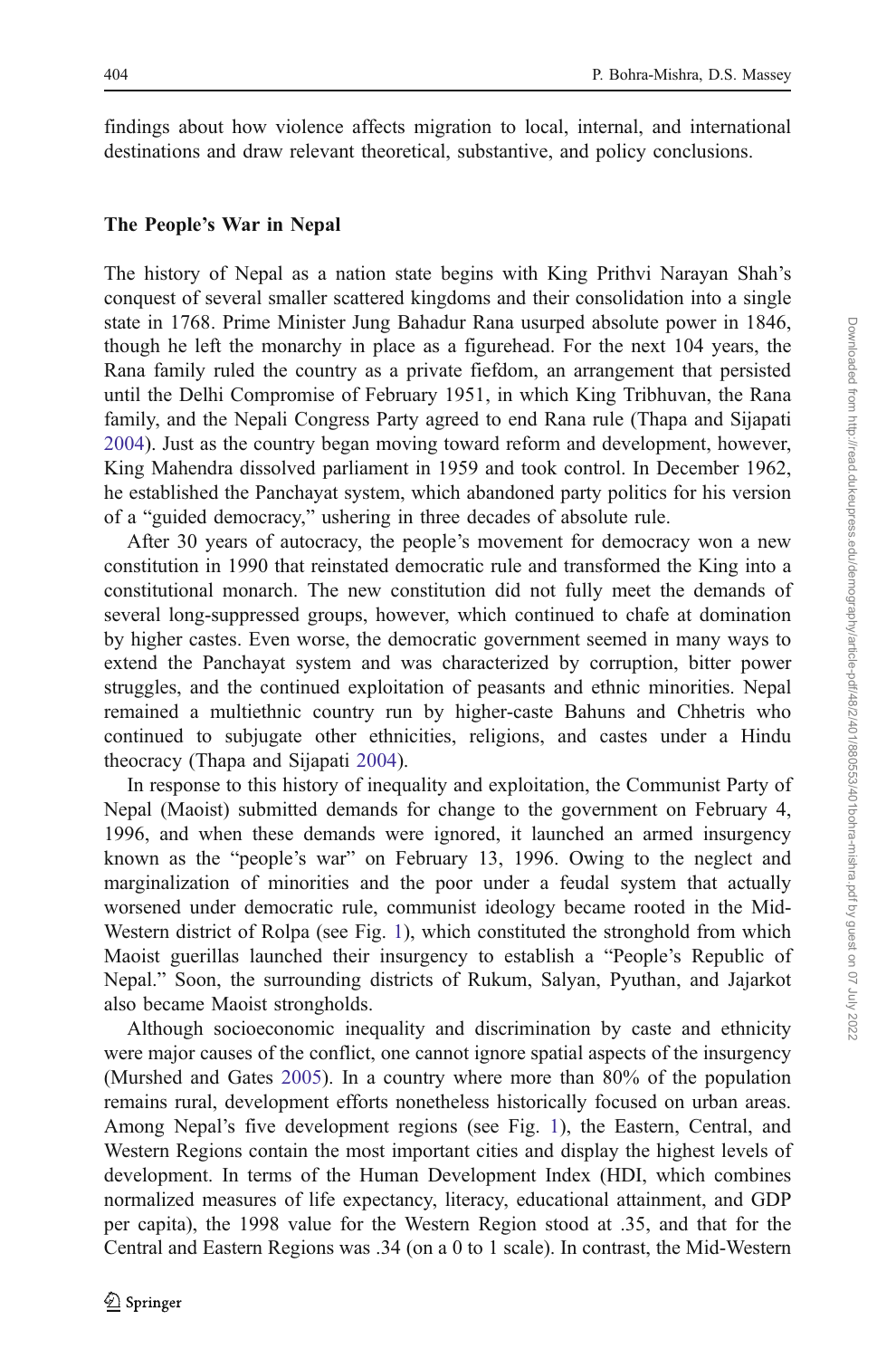<span id="page-4-0"></span>

Fig. 1 Distribution of human development index across districts. Source: Nepal South Asia Centre ([1999\)](#page-23-0). Nepal Human Development Report 1998 (Submitted to the United Nations Development Programme, Nepal), Kathmandu, Nepal

and Far-Western Regions had respective HDIs of just .26 and .27 (Nepal South Asia Centre [1999\)](#page-23-0). At the district level (see Fig. 1), the degree of variation was even greater, with scores ranging from more than .60 in Kathmandu (in the Central Region) to under .20 in Mugu, Kalikot, and Bajura (in the Far-Western Region).

Once the insurgency began, low-development provinces generally experienced the greatest violence (see Do and Iyer [2006\)](#page-22-0). Empirical analyses by Murshed and Gates [\(2005](#page-23-0)) reveal that variation in the intensity of the insurgency across Nepal's 75 districts was positively and significantly related to the degree of income inequality. According to these authors, a low-intensity conflict is one with fewer than 25 battlerelated deaths per year and no more than 1,000 battle-related deaths in total; a medium-intensity conflict has between 25 and 1,000 battle-related deaths per year and accumulated deaths in excess of 1,000; and a high-intensity conflict has more than 1,000 battle-related deaths per year.

During the insurgency, violence began to escalate on September 25, 2000, when Maoists overran Dunai, the headquarters of Dolpa district, killing 14 police personnel (Hutt [2004](#page-22-0)). Still, until November 21, 2001, the conflict was only of medium intensity and involved mainly insurgents and the police. After peace talks failed, however, the government proclaimed a state of emergency and denounced the Maoist rebels as terrorists in November 2001. Thereafter, the insurgency grew into a high-intensity conflict that involved the Royal Nepalese Army (Murshed and Gates [2005\)](#page-23-0), and by late 2002, violence between the Maoists and government forces was reported in 73 of Nepal's 75 districts (Kok [2003\)](#page-22-0).

The insurgency finally ended on November 21, 2006, with the signing of a Comprehensive Peace Agreement, making the "people's war" in Nepal one of the longest and most intense conflicts in contemporary times. Between February 1996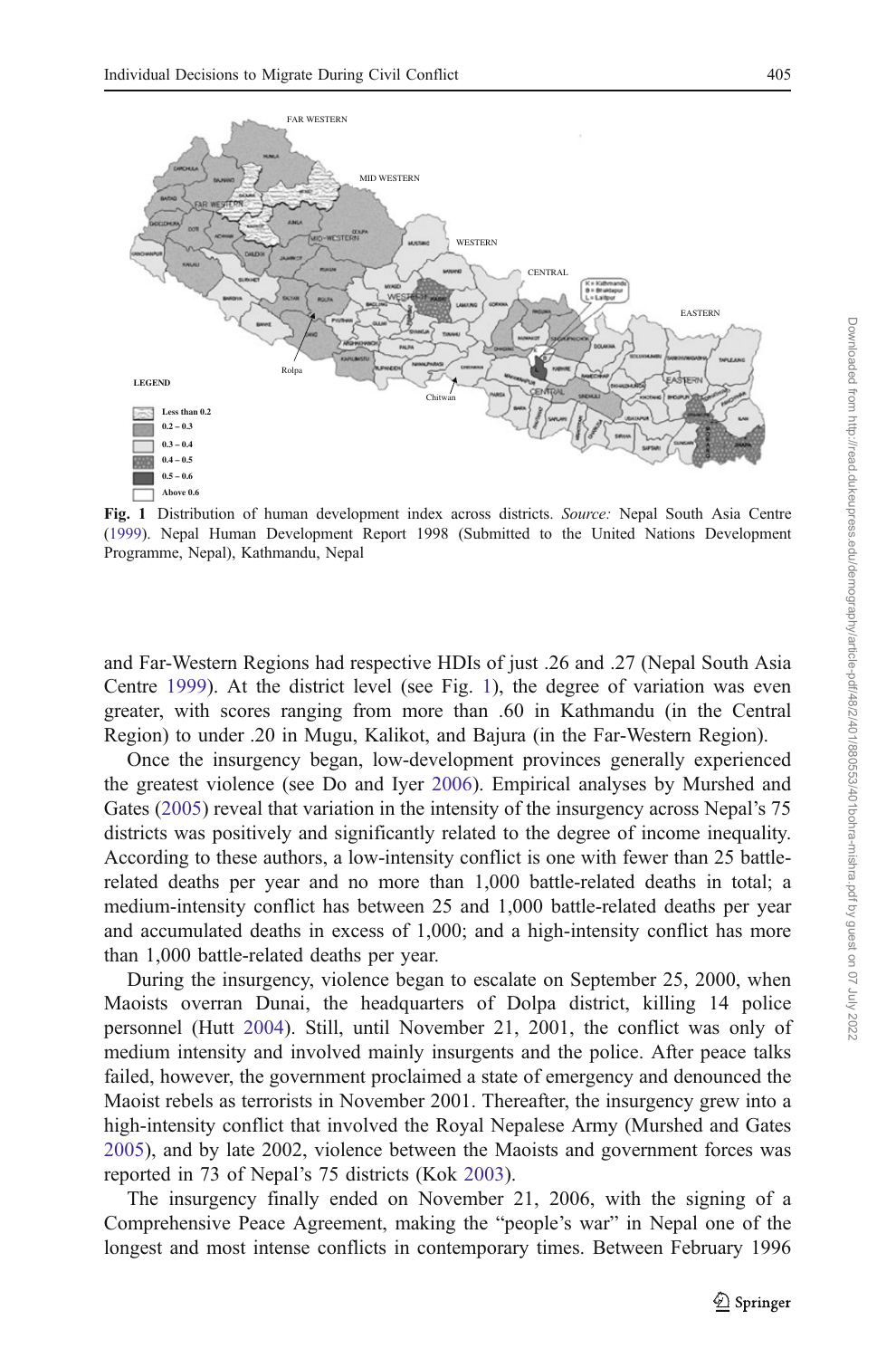and December 2006, 8,377 people were killed by government forces and another 4,970 were killed by Maoist insurgents, yielding a total of 13,347 deaths (Informal Sector Service Center [2008](#page-22-0)). The civil war gave rise to widespread human rights abuses, such as abduction, forced conscription, torture, rape, extortion, use of civilians as human shields, forced billeting, arbitrary taxation, and local wildcat strikes. Together, the ongoing violence and these abuses created a state of terror, resulting in the displacement of thousands of people.

Displacements linked to the conflict were both internal and international. Some moved to district capitals and large cities such as Kathmandu and Nepalgunj, while others went across the border to India (see Martinez [2002\)](#page-22-0). According to Indian Embassy officials, around 120,000 displaced Nepalese crossed the border into India in January 2003 alone because of the insurgency (Kok [2003](#page-22-0)); and given the open border between India and Nepal, actual migration is likely higher than official figures indicate. Although exact figures on forced migration do not exist, evidence from many sources suggests that migration both to internal and international destinations surged dramatically as a consequence of the civil conflict, owing not only to the threat of violence but also to declining agricultural and economic production.

## The Chitwan Study Site and Survey

As shown in Fig. [1,](#page-4-0) the Chitwan Valley lies in the central development region of Nepal, where it shares a border with India to the South and is one of the most developed and fertile areas of the country. As recently as the early 1950s, however, the valley was covered by dense forest, which was subsequently cleared by the government to make land available to settlers. The favorable climate, flat terrain, and fertile soil were attractive to people in nearby hills and mountains, who migrated to the newly cleared area in large numbers in search of opportunities. In the late 1970s, Narayanghat, Chitwan's largest town, was connected by road to other cities throughout the country, including the capital Kathmandu, as well as to India. As a result, the city began to attract government services, business investments, and jobs, and development spread throughout the valley, with the degree of influence falling with distance from Narayanghat.

Given its relatively high level of economic development and flat terrain, which was less suited to guerrilla tactics compared with the hills and mountains, Chitwan was exposed to relatively moderate levels of violence during the decade-long civil war, particularly compared with districts in the Mid- and Far-Western Regions of Nepal. The insurgency resulted in a total of 200 deaths in Chitwan district over a decade, while the number of deaths in some of the hardest hit districts reached over 900 (Informal Sector Service Center [2008\)](#page-22-0). Chitwan thus offers a unique opportunity to study real-time migratory responses to relatively moderate levels of violence while controlling for a number of variables known to influence migration.

Our analysis is made possible by the existence of a representative survey of households in Western Chitwan that compiled detailed, multilevel data over the entire period of civil conflict, which we were able to combine with monthly data on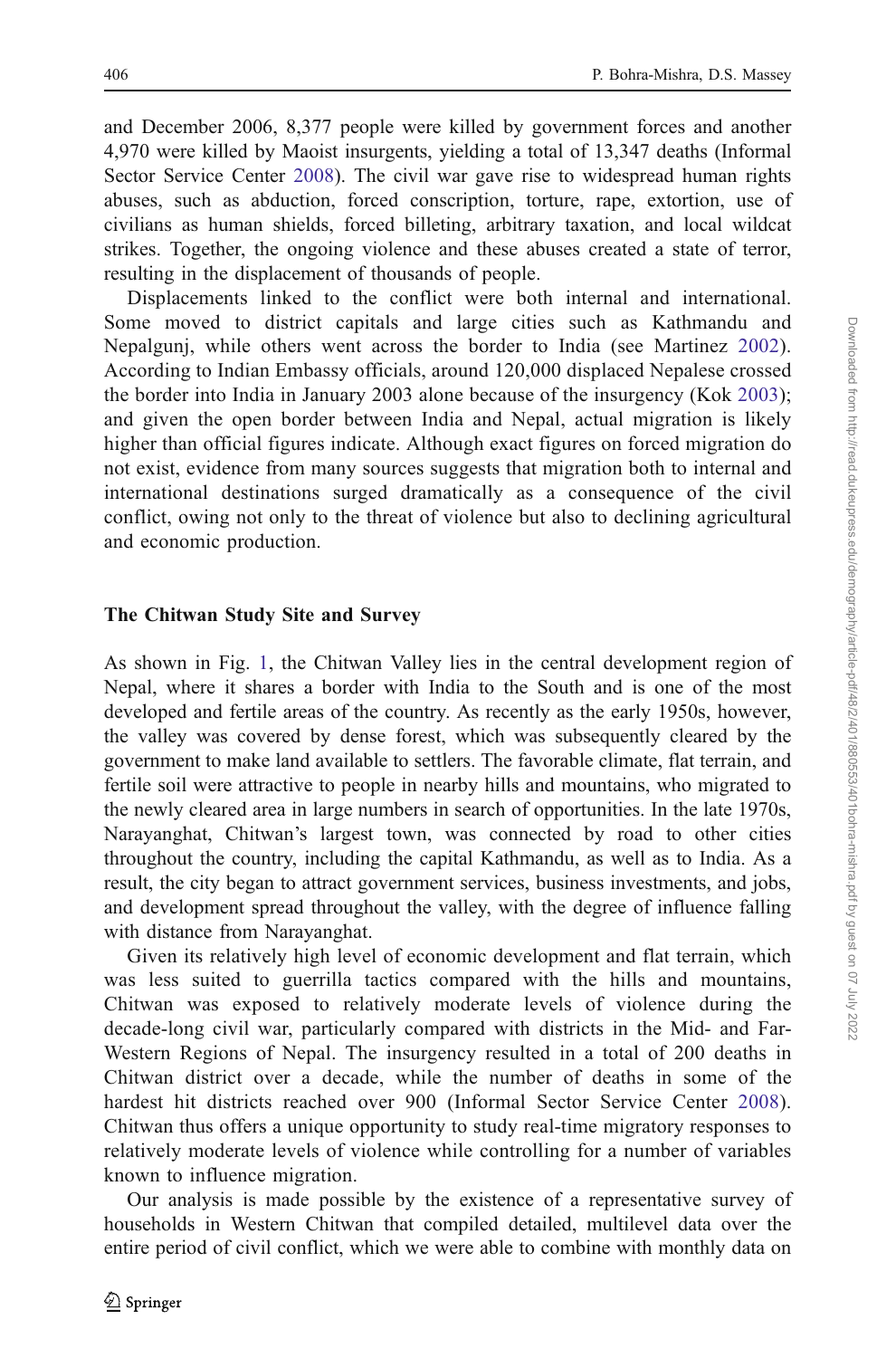civil violence not only in Chitwan but also in surrounding districts. The Chitwan Valley Family Study (CVFS) used a combination of ethnographic and survey methods to create a detailed database of social, economic, and demographic characteristics for individuals, households, and communities. For sampling purposes, the western portion of the valley was divided into a set of mutually exclusive neighborhoods of 5–15 households, and 171 neighborhoods were selected on an equal probability basis using multistage cluster sampling (Barber et al. [1997\)](#page-22-0). The migration data come from a prospective monthly panel survey that began in February 1997 and ended in January 2006. Instead of the 171 original neighborhoods, however, only 151 were followed in the panel owing to budget constraints. Household members from these 151 neighborhoods were reinterviewed each month even if they left the sample neighborhood, except when the entire household moved outside of Nepal. The panel survey thus yields accurate monthly data on place of residence, age, ethnicity, gender, and marital status.

We pair this longitudinal data set with corresponding cross-sectional data sets compiled at the individual and household levels for 1996, thereby creating a comprehensive file that links individual migratory behavior both to fixed and time-varying independent variables defined at multiple levels. In our sample, we include only those 3,802 respondents between the ages of 15 and 69 who resided in the 151 neighborhoods at the outset of the panel survey in 1996. After we merged the different data sets, fewer than 2% of the person-months contained missing values for any variable in the analysis, leading us to discount missing data as a significant source of bias in our analyses. In order to measure violence from Nepal's civil conflict, we compiled monthly data on violence from the Maoist insurgency, relying on special data sets compiled by the South Asia Terrorism Portal (SATP) and the Informal Sector Service Center (INSEC). The data compiled by the SATP were downloaded directly from the group's website, whereas those from INSEC were entered manually from its yearly Human Rights Yearbooks. The former source kept monthly tallies of bomb blasts, landmine explosions, and major clashes between government and insurgent forces, along with the casualties from these various incidents, whereas the latter reported dates of Maoist violent events by district.

Both sources recorded incidents of violence only from January 2002 onward, however. Little information was collected between February 1997 and December 2001 because Maoist violence was not yet a countrywide phenomenon. The national spread of violence began with the declaration of a state of emergency by the Nepalese government at the end of 2001. Given that Maoist violence was at a very low level in more developed areas such as Chitwan prior to this declaration, here we assume values of zero for monthly indicators of violence between February 1997 and December 2001. We then matched monthly counts of violence with monthly data derived from the CVFS to create a comprehensive person-month file of individuals that ran from March 1997 through January 2006. The file was structured so that time-varying independent variables were defined in month t and mobility was observed in month  $t+1$ . This person-month file was used to estimate a series of multinomial logit models predicting the likelihood of migration to three competing destinations: within Chitwan, outside of Chitwan but in Nepal, and outside Nepal.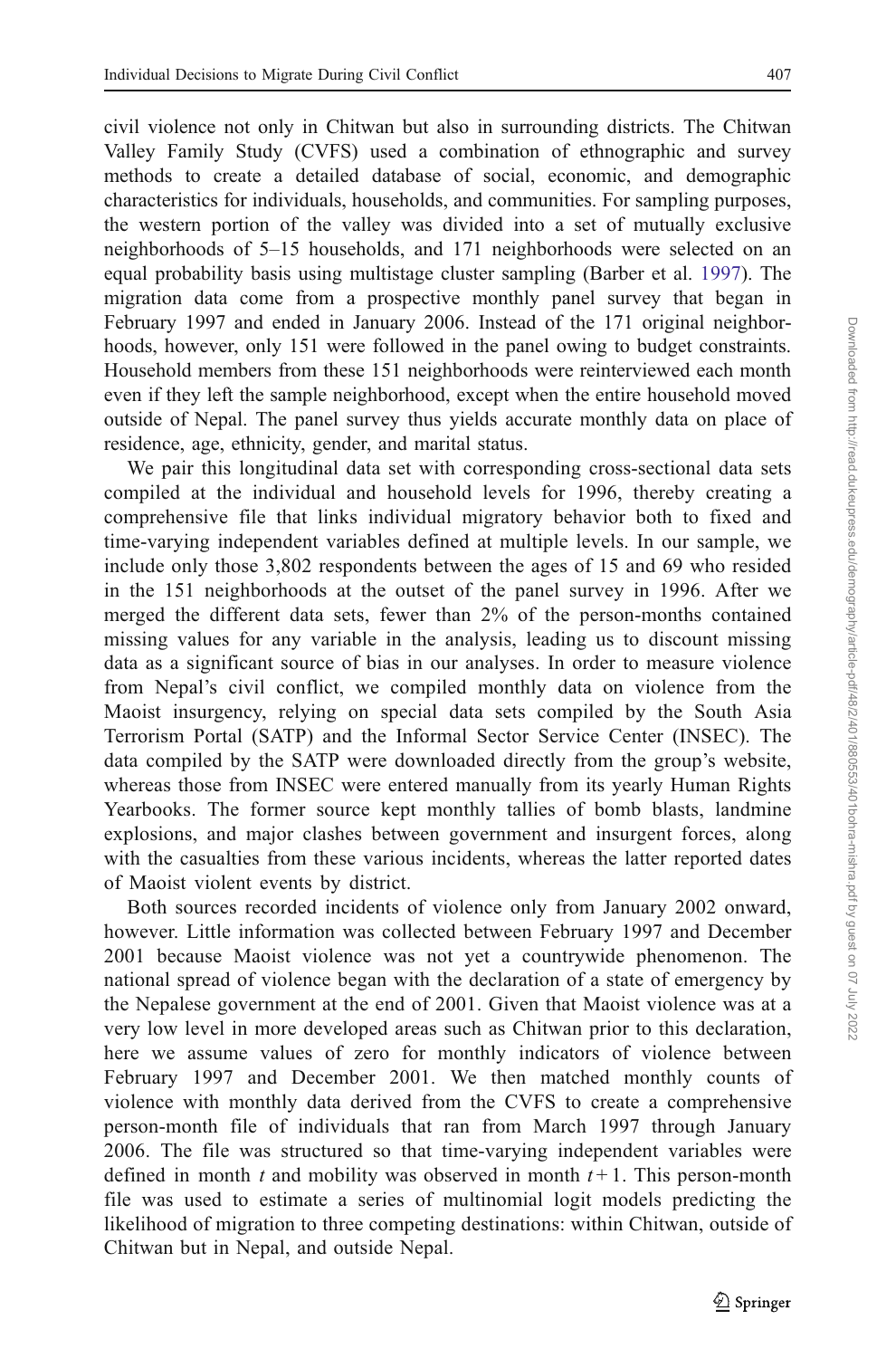## Modeling Forced Migration

The literature on forced migration generally distinguishes between three kinds of determinants: root causes, proximate conditions, and intervening factors (see Clark [1989](#page-22-0) and Schmeidl [1997](#page-23-0)). In Table [1](#page-8-0), we classify our independent variables using these same rubrics along with demographic control variables. The outcome of interest is defined as 0 if no move was observed between month t and  $t+1$ ; as 1 if a respondent moved to a different neighborhood in Chitwan; as 2 if he or she moved outside of Chitwan but within Nepal during this time; and as 3 if he or she left the country entirely. All person-months after the individual's first trip or survey date, whichever comes first, are excluded from the analyses, yielding a total of 232,669 person-months for our analyses. Our independent variables include time-varying factors defined in month t as well as factors fixed at the beginning of the observation period in 1996.

Using the aforementioned person-month file, we then estimated multinomial logit models to predict the effect of independent variables defined in month  $t$  or at the baseline on migration outcomes in month  $t+1$ . Before choosing the multinomial logit model for our analysis, we tested for one of the key assumptions of the multinomial logit model, which is the independence from irrelevant alternatives (IIA). The IIA requires that the odds of choosing alternative 1 over alternative 2 is not influenced by the presence of other alternatives. We used the Hausman test in Stata to confirm that the assumption holds. Among the four tests reported, three were negative. Based on Long and Freese [\(2006](#page-22-0):244–45), we conclude that these negative results offer sufficient evidence that IIA was not violated, which reinforces our decision to use the multinomial logit model. The model can thus be written as

$$
\ln\left(\frac{p_{ij}(t+1)}{p_{i0}(t+1)}\right) = \beta_{0j} + \beta_{1j} X_{1i}(t) + \beta_{2j} X_{2i}(t) + \beta_{nj} X_{ni} + \varepsilon_{ij},
$$

where  $i$  denotes individuals;  $j$  represents the three possible values for migration destinations 1, 2, and 3 versus 0, which is the reference category representing no migration; and  $t$  represents time period, which is month in our study. The multinomial regression produces separate regression equations for the three different migration destinations represented by  $\dot{j}$ . The migration outcome is a nonlinear transformation of the natural logarithm of the predicted value of the odds or relative probability,  $p / 1 - p$ , of migrating to three competing destinations  $(j=1, 2, \text{ or } 3)$ versus not migrating.  $\beta_{0i}$  is the constant,  $\beta_{1i}$  to  $\beta_{ni}$  represent the coefficients;  $\varepsilon_{ii}$  is the error term for individual i with migration outcome j; and finally,  $X_{1i}$  to  $X_{ni}$ represent the explanatory variables, which are grouped under four categories: proximate causes, root causes, intervening factors, and demographic variables.

## Proximate Causes

The proximate cause of migration of central interest here is the intensity of violence during month t. Rational choice theory suggests that as the risk to physical safety rises with the intensity of violence, people will seek to reduce this risk by moving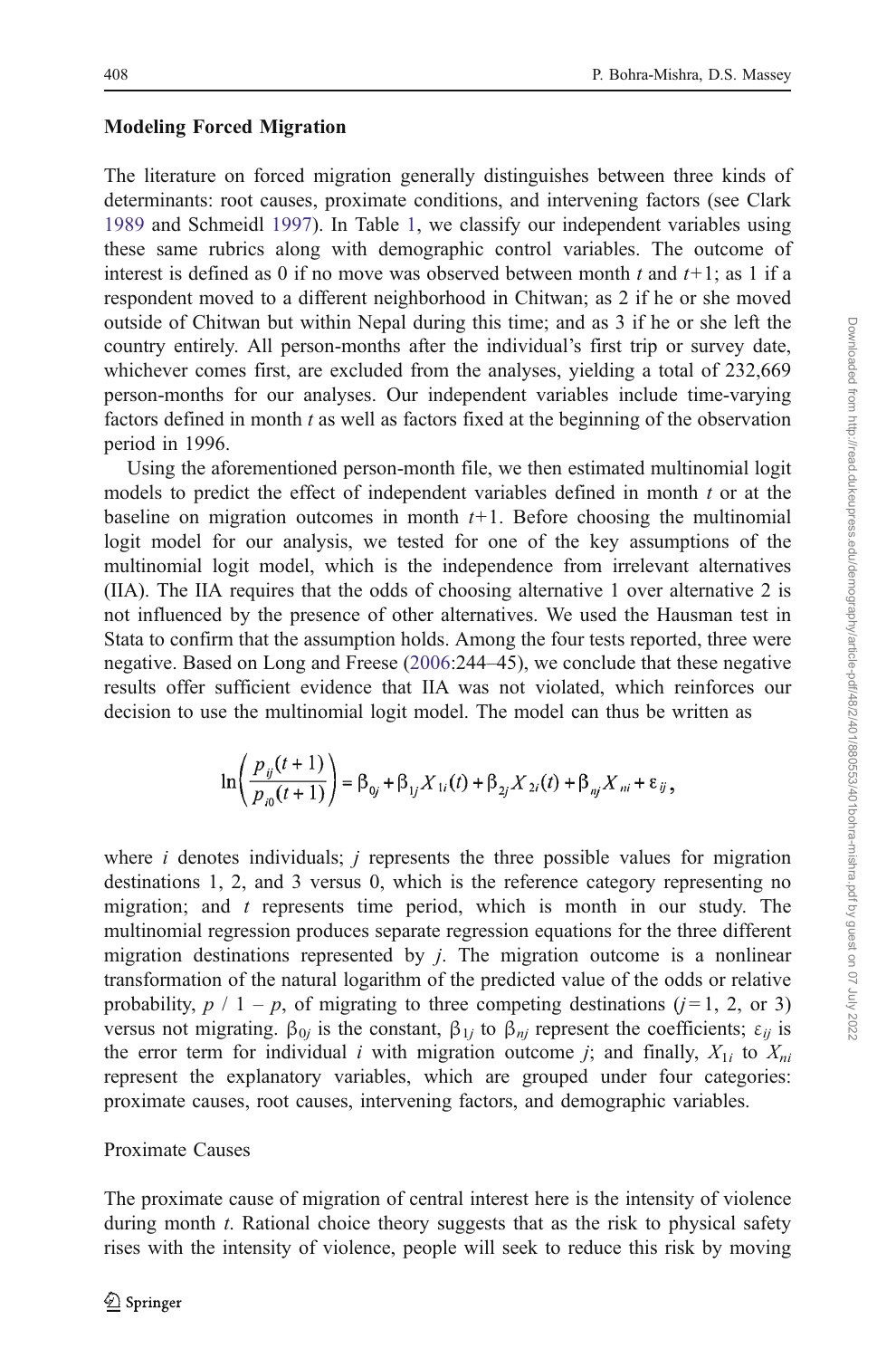Downloaded from http://read.dukeupress.edu/demography/article-pdf/48/2/401/880563/401bohra-mishra.pdf by guest on 07 July 2022 Downloaded from http://read.dukeupress.edu/demography/article-pdf/48/2/401/880553/401bohra-mishra.pdf by guest on 07 July 2022

#### <span id="page-8-0"></span>Table 1 Definition of variables

| Variable                                     | Definition                                                                                                                                                                                                                                                                                                                       |
|----------------------------------------------|----------------------------------------------------------------------------------------------------------------------------------------------------------------------------------------------------------------------------------------------------------------------------------------------------------------------------------|
| <b>Outcome Variables</b>                     |                                                                                                                                                                                                                                                                                                                                  |
| Migration to three competing<br>locations    | Whether respondent migrates in month $t+1$ : migrates within<br>Chitwan = 1, migrates to other districts = 2, migrates to other<br>countries=3, or doesn't migrate at all in month $t+1=0$ .                                                                                                                                     |
| Migration to two competing<br>locations      | Whether respondent migrates in month $t+1$ : migrates within<br>Chitwan = 1, migrates to other districts or other countries = 2, or<br>doesn't migrate at all in month $t+1$ .                                                                                                                                                   |
| Proximate Causes                             |                                                                                                                                                                                                                                                                                                                                  |
|                                              | Standardized index of violence Derived through factor analysis using six indicators of violence: number<br>of bomb blasts, number of casualties from bomb blasts, and number of<br>casualties from major incidents of violence. <sup>a</sup> All variables are measured<br>for Chitwan and the surrounding districts separately. |
| Root Causes                                  |                                                                                                                                                                                                                                                                                                                                  |
| Physical capital                             |                                                                                                                                                                                                                                                                                                                                  |
| Owns farmland                                | 1 if respondent's household owns farmland, 0 otherwise.                                                                                                                                                                                                                                                                          |
| Standardized index of<br>household amenities | Derived through factor analysis using data on the materials used to build<br>the floor and roof of the respondent's house; and whether household<br>has a toilet, access to own drinking water source, and electricity.                                                                                                          |
| Standardized index of goods<br>owned         | Derived through factor analysis using data on durables owned by the<br>household: a radio, TV, bicycle, motorcycle, cart, tractor, pumpset, and<br>biogas plant.                                                                                                                                                                 |
| Standardized index of<br>livestock owned     | Derived through factor analysis using data on number of chicken,<br>pigeons, bullocks, buffalo, cows, sheep, goats, and pigs owned by the<br>household.                                                                                                                                                                          |
| Human capital                                |                                                                                                                                                                                                                                                                                                                                  |
| Education                                    | Number of years of schooling completed by the respondent.                                                                                                                                                                                                                                                                        |
| Salary job                                   | 1 if respondent holds a salary job, 0 otherwise.                                                                                                                                                                                                                                                                                 |
| Age                                          | Respondent's age, monthly event.                                                                                                                                                                                                                                                                                                 |
| Age squared                                  | Respondent's age squared, monthly event.                                                                                                                                                                                                                                                                                         |
| <b>Intervening Factors</b>                   |                                                                                                                                                                                                                                                                                                                                  |
| Social capital                               |                                                                                                                                                                                                                                                                                                                                  |
| House member migrated<br>within Chitwan      | If any member from the respondent's household migrated within Chitwan<br>in 1996, 0 otherwise.                                                                                                                                                                                                                                   |
| House member migrated to<br>other districts  | If any member from the respondent's household migrated to other<br>districts in 1996, 0 otherwise.                                                                                                                                                                                                                               |
| House member an<br>international migrant     | If any member from the respondent's household migrated to other<br>countries in 1996, 0 otherwise.                                                                                                                                                                                                                               |
| Demographic Variables                        |                                                                                                                                                                                                                                                                                                                                  |
| Female                                       | 1 if respondent is a female, 0 otherwise.                                                                                                                                                                                                                                                                                        |
| Married                                      | 1 if respondent was ever married, 0 otherwise, monthly event.                                                                                                                                                                                                                                                                    |
| Number of household<br>members               | Number of people in the household as of 1996.                                                                                                                                                                                                                                                                                    |
| Ethnicity                                    |                                                                                                                                                                                                                                                                                                                                  |
| Hindu upper caste                            | 1 if Hindu upper caste, 0 otherwise.                                                                                                                                                                                                                                                                                             |
| Hindu lower caste                            | 1 if Hindu lower caste, 0 otherwise.                                                                                                                                                                                                                                                                                             |
| Hill Tibeto-Burmese                          | 1 if Hill Tibeto-Burmese caste, 0 otherwise.                                                                                                                                                                                                                                                                                     |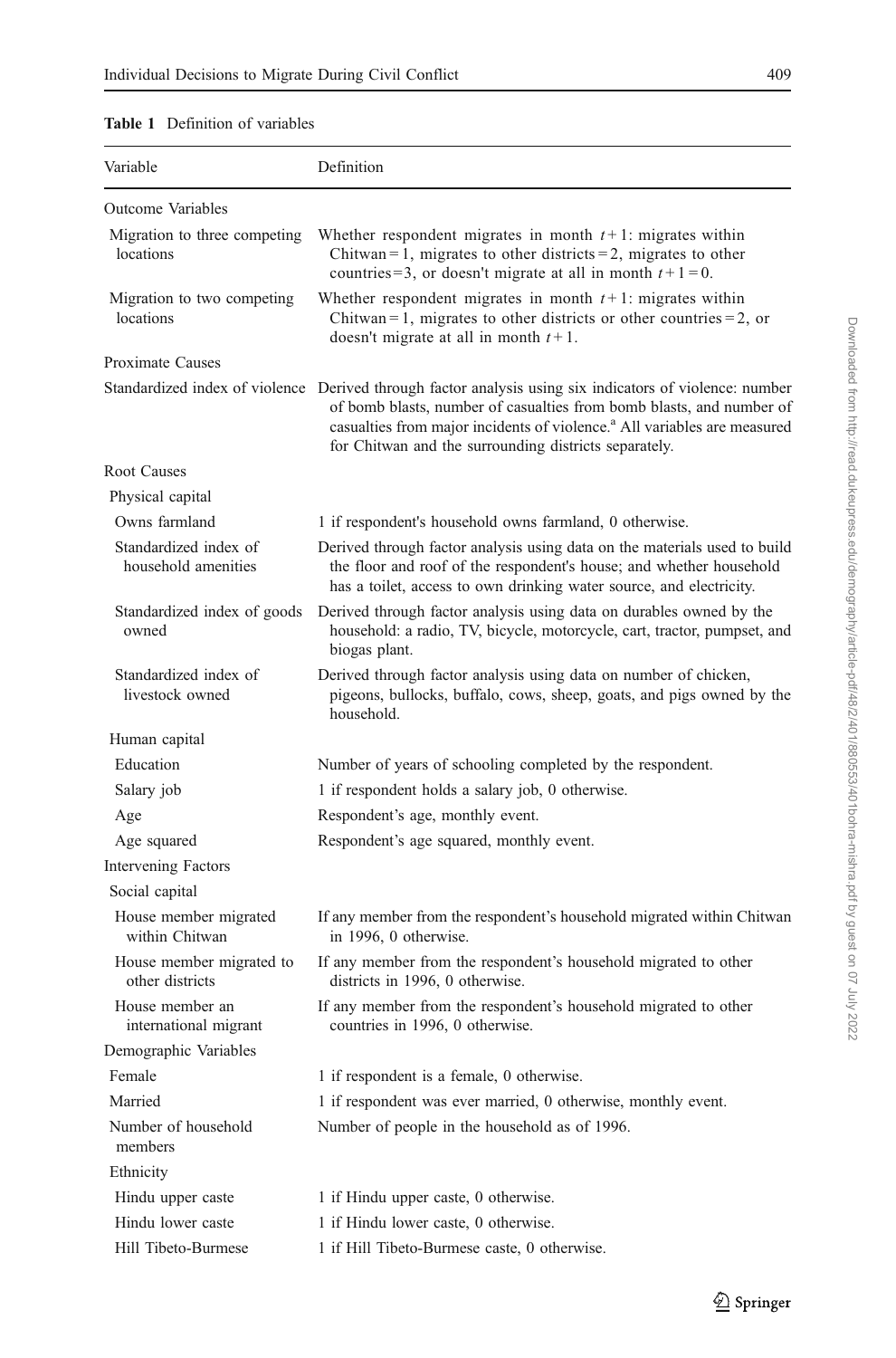| Variable                                | <b>Definition</b>                                                                        |
|-----------------------------------------|------------------------------------------------------------------------------------------|
| Newar and other<br>Terai Tibeto-Burmese | 1 if Newar or other caste, 0 otherwise.<br>1 if Terai Tibeto-Burmese caste, 0 otherwise. |

Note: All variables except monthly events were measured in 1996

<sup>a</sup>Incidents of violence between government and Maoist forces such as major clashes, major attacks by either party, and major landmine explosions resulting in more than two casualties

elsewhere (Edwards [2008](#page-22-0)). Although the theoretical literature is unanimous in predicting a positive relationship between violence and migration, Morrison [\(1993](#page-23-0)) found a threshold effect of violence such that low levels of violence had no effect on internal migration in Guatemala, but violence reaching a certain threshold level lead people to migrate. Also, Alvarado and Massey [\(2010](#page-22-0)) found that modest levels of violence may even deter migration if people seek to minimize risk by withdrawing to the home and limiting outside mobility. The presence of monthly data on violence and individual migration decisions over the entire period of the civil conflict enables us to put the threshold theory of violence to test, which we accomplish by expressing our violence indicator as a quadratic.

Owing to data limitations, most studies define the intensity of violence in terms of the number of reported deaths (see Alvarado and Massey [2010](#page-22-0); Heger and Salehyan [2007;](#page-22-0) Lacina [2006](#page-22-0); Schultz [1971](#page-23-0); Stanley [1987](#page-23-0)). Here, however, we create a more comprehensive index based on six indicators of violence in Chitwan and its surrounding districts. This decision reflects our belief that violence in adjacent areas also influences decisions made in Chitwan. The bordering districts include Parsa, Makwanpur, Dhading, Gorkha, Tanahu, and Nawalparasi (see Fig. [1](#page-4-0)), and each of these also experienced moderate levels of violence during the insurgency. The six districts averaged 158 deaths from Maoist violence over the decade-long war, with the highest number of deaths recorded in Gorkha (259 deaths, compared with 200 in Chitwan—see Informal Sector Service Center [2008\)](#page-22-0).

Our six measures of violence include the monthly number of bomb blasts in Chitwan; the number of bomb blasts in neighboring districts; the number of casualties from bomb blasts in Chitwan; the number of casualties from bomb blasts in neighboring districts; the number of casualties in Chitwan from major clashes between government and Maoist forces, major attacks by either party, and major landmine explosions; and the number of casualties in neighboring districts from major clashes between government and Maoist forces, major attacks by either party, and major landmine explosions.

Major clashes and attacks are defined as those resulting in more than two casualties. We use only those incidents leading to more than two casualties because our data on Maoist violence rely significantly on media reporting. Although incidents resulting in larger numbers of deaths are recorded, those yielding just one or two casualties are not always clearly identifiable in some months. In some instances, lesser incidents of violence leading to one or two casualties are even missing. In order to be consistent, therefore, only those incidents with larger numbers of casualties are used in the data set. This approach makes sense because incidents resulting in higher casualties are more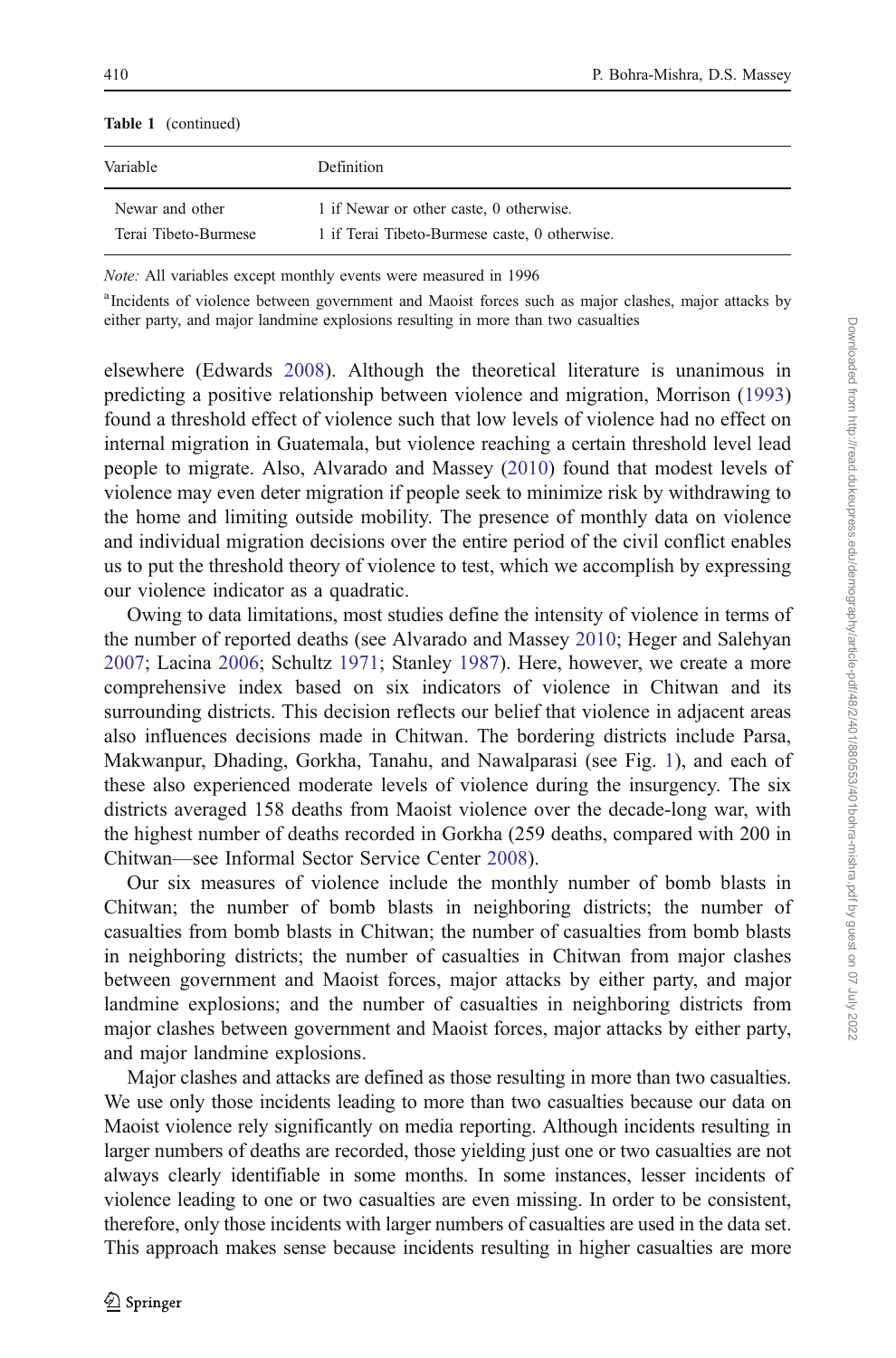likely to be reported in the media and thus more likely to come to public attention where they can influence migration decisions, in contrast to lesser incidents of violence that may be overlooked or even ignored by the media.

We employed the factor analytic method of Sahn and Stifel ([2000](#page-23-0), [2003](#page-23-0)) to construct an index of insurgent violence using the principal components method. Since the indicators of violence were at different scales, we standardized them by conversion into z scores before weighting to create the final scale. The factor loadings associated the first factor, which explains 43% of the variance, provide the weights to compute the composite score. The top panel of Table [2](#page-11-0) shows large factor loadings for the number of bomb blasts in Chitwan, the number of bomb blasts in neighboring districts, and the number of casualties from bomb blasts at each location. The number of casualties from major attacks, clashes, or landmines did not load as highly on the violence factor and are accordingly given less weight in the overall index.

## Root Causes

The root causes of migration are generally hypothesized to be those associated with poverty and disadvantage (see Schmeidl [1997](#page-23-0)). Poverty, along with unemployment and low wages, yields economic hardships that prompt people to look elsewhere for material sustenance or advancement. Conventional economic theory suggests that access to physical capital helps mitigate the costs of migration and thus raises the likelihood of out-migration (Massey et al. [1998](#page-22-0)), whereas the new economics of labor migration holds that households move to self-finance the acquisition of assets, so that the possession of physical capital is associated with a lower likelihood of movement (see Massey and Espinosa [1997\)](#page-23-0). In either case, ownership of physical capital should be controlled in studying how violence influences migration decisions. Among indicators of physical capital in our analysis, we consider ownership of farmland, goods, livestock, and amenities within the household in 1996. Ownership of farmland is indicated by a dichotomous variable, whereas access to other assets (goods, livestock, and household amenities) is indicated by the factor scales summarized in the second, third, and fourth panels of Table [2,](#page-11-0) which show factor loadings derived using principal components factor methods and applied as weights to z scores to compute the relevant scales.

The factor weights for household amenities, goods, and livestock all have expected signs. The weights are positive except for "no drinking water" and "no toilet," which indicate lower physical capital relative to the reference category; the other variables represent higher levels of physical capital. Among household amenities, the type of materials used to build the roof and floor and the availability of electricity are assigned large weights, whereas lack of drinking water and toilet facilities have smaller weights. Similarly, among goods owned, slightly larger weights are placed on ownership of a biogas plant, TV, motorcycle, and radio compared with goods such as a pump for irrigation, cart, bicycle, and tractor. Finally, among livestock variables, ownership of sheep and goats, female buffaloes, bullocks, and cows carry relatively larger weights compared with ownership of chickens, ducks, pigeons, male buffaloes, and pigs.

Among the economic causes of migration, neoclassical economics places special emphasis on low wages, arguing that in the presence of geographic wage differentials, migrants will move to maximize expected lifetime earnings (Todaro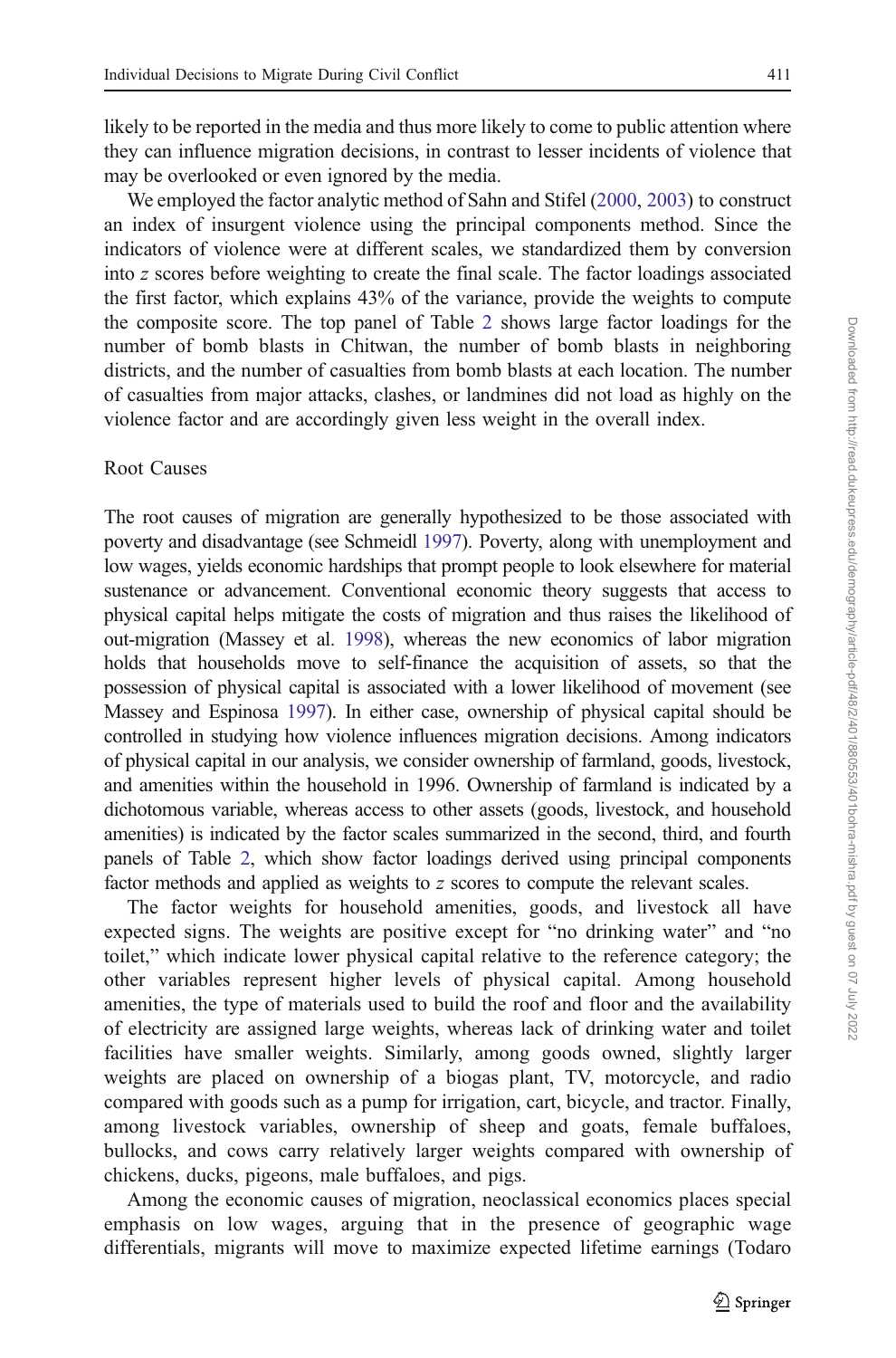|                                                                               | Index Weights |
|-------------------------------------------------------------------------------|---------------|
| Violence Variables                                                            |               |
| Chitwan and neighboring districts violence                                    |               |
| Number of bomb blast in Chitwan                                               | 0.331         |
| Number of casualties from bomb blasts in Chitwan                              | 0.253         |
| Number of casualties from major attacks in Chitwan <sup>a</sup>               | 0.013         |
| Number of bomb blasts in neighboring districts                                | 0.318         |
| Number of casualties from bomb blasts in neighboring districts                | 0.294         |
| Number of casualties from major attacks in neighboring districts <sup>a</sup> | 0.159         |
| Variance explained by first factor                                            | 0.431         |
| Physical Capital Variables                                                    |               |
| Household amenities                                                           |               |
| Roof of house is made of slate, tin, or concrete                              | 0.268         |
| Floor of house is made of concrete                                            | 0.262         |
| Does not have own drinking water source                                       | $-0.214$      |
| No toilet                                                                     | $-0.217$      |
| Has electricity                                                               | 0.242         |
| Variance explained by first factor                                            | 0.687         |
| Goods owned                                                                   |               |
| Household has a radio                                                         | 0.190         |
| Household has a TV                                                            | 0.198         |
| Household has a bicycle                                                       | 0.184         |
| Household has a motorcycle                                                    | 0.200         |
| Household has a cart                                                          | 0.165         |
| Household has a tractor                                                       | 0.184         |
| Household has a pumpset for irrigation                                        | 0.135         |
| Household has a biogas plant                                                  | 0.210         |
| Variance explained by first factor                                            | 0.459         |
| Livestock owned                                                               |               |
| Number of chickens and ducks                                                  | 0.081         |
| Number of pigeons                                                             | 0.237         |
| Number of bullocks                                                            | 0.300         |
| Number of cows                                                                | 0.271         |
| Number of male buffaloes                                                      | 0.211         |
| Number of female buffaloes                                                    | 0.328         |
| Number of sheep and goats                                                     | 0.422         |
| Number of pigs                                                                | 0.141         |
| Variance explained by first factor                                            | 0.217         |
|                                                                               |               |

<span id="page-11-0"></span>Table 2 Index weights for the composite index of violence and physical capital variables

<sup>a</sup>Major attacks refer to clashes between the Maoists and the state, major attacks by either party, and major landmine explosions resulting in more than two casualties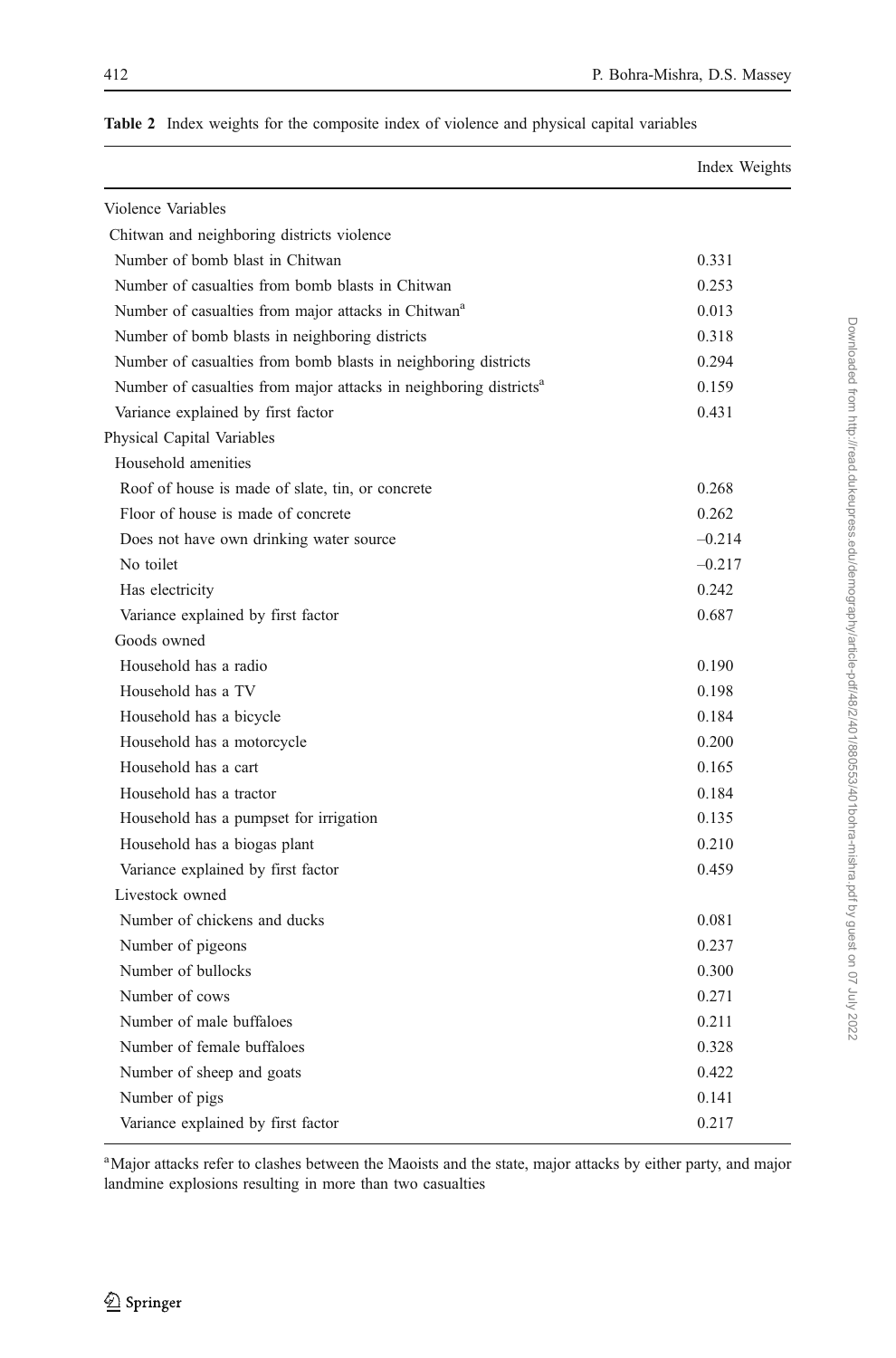and Maruszko [1987](#page-23-0)). In contrast, the new economics of labor migration sees migration as tied to missing or imperfect markets for capital, futures, credit, and insurance rather than geographic differences in wages (Stark [1991](#page-23-0)). The latter model also views migration as a collective decision rather than an individual decision by which households send out migrants to diverse locations to minimize risk, accumulate capital, and overcome credit constraints.

Although we do not have data on wages or employment rates in origin and destination areas, we do have information on personal characteristics that are known to determine wages (Sjaastad [1962\)](#page-23-0). We therefore introduce selected measures of human capital as control variables in our analysis of how violence influences migration. We measure education as years of school completed by 1996 (see Table [1](#page-8-0)). As a measure of occupational skill, we include a dummy variable indicating whether the respondent qualified for a salaried job in 1996, and age in years offers a proxy for labor force experience, with a squared term added to capture nonlinear curvature in the relationship.

#### Intervening Factors

The third category of influences on forced migration includes intervening factors, originally introduced by Lee [\(1966](#page-22-0)) in discussing voluntary migration and later applied by Clark [\(1989](#page-22-0)) to refugee migration. The existence of local alternatives to migration may vary seasonally and may act to increase or decrease the likelihood of departure (see Schmeidl [1997\)](#page-23-0). The Nepalese economy relies heavily on agriculture, which employs 76% of the workforce. Local unemployment rates are often very high, and consequently there is a long tradition of seasonal migration in Nepal. Martinez [\(2002](#page-22-0)) estimated that 60%–80% of the male population in Western Nepal live away from home during the winter season, yielding a culture of seasonal movement for subsistence. We therefore control for potential seasonality in the risk of migration by specifying 11 monthly dummy variables.

Perhaps the most important intervening factor influencing the migration decision is social capital, a term coined by Loury in [1977](#page-22-0) and expanded by Bourdieu in [1986](#page-22-0) to refer to resources available through membership in social networks and organizations. A social tie to a current or former migrant constitutes a potential source of social capital because someone with migratory experience can provide information, resources, and assistance to lower the costs of movement of a potential migrant (Massey et al. [1998\)](#page-22-0). In our analysis, we measure social capital by introducing three dummy variables to indicate whether the respondent had at least one member in his or her household who had, in 1996, migrated within Chitwan, to other districts in Nepal, or to other countries. Irrespective of the level of violence, we expect to observe strong destination-specific effects of social capital on migration, with ties to international migrants predicting international migration, ties to internal migrants predicting internal migration, and ties to local migrants predicting migration within Chitwan.

#### Demographic Variables

Finally, in our analysis, we hold constant the influence of demographic variables such as gender, marital status, household size, and ethnicity. Prior work has revealed significant ethnic differences in decision-making with respect to migratory outcomes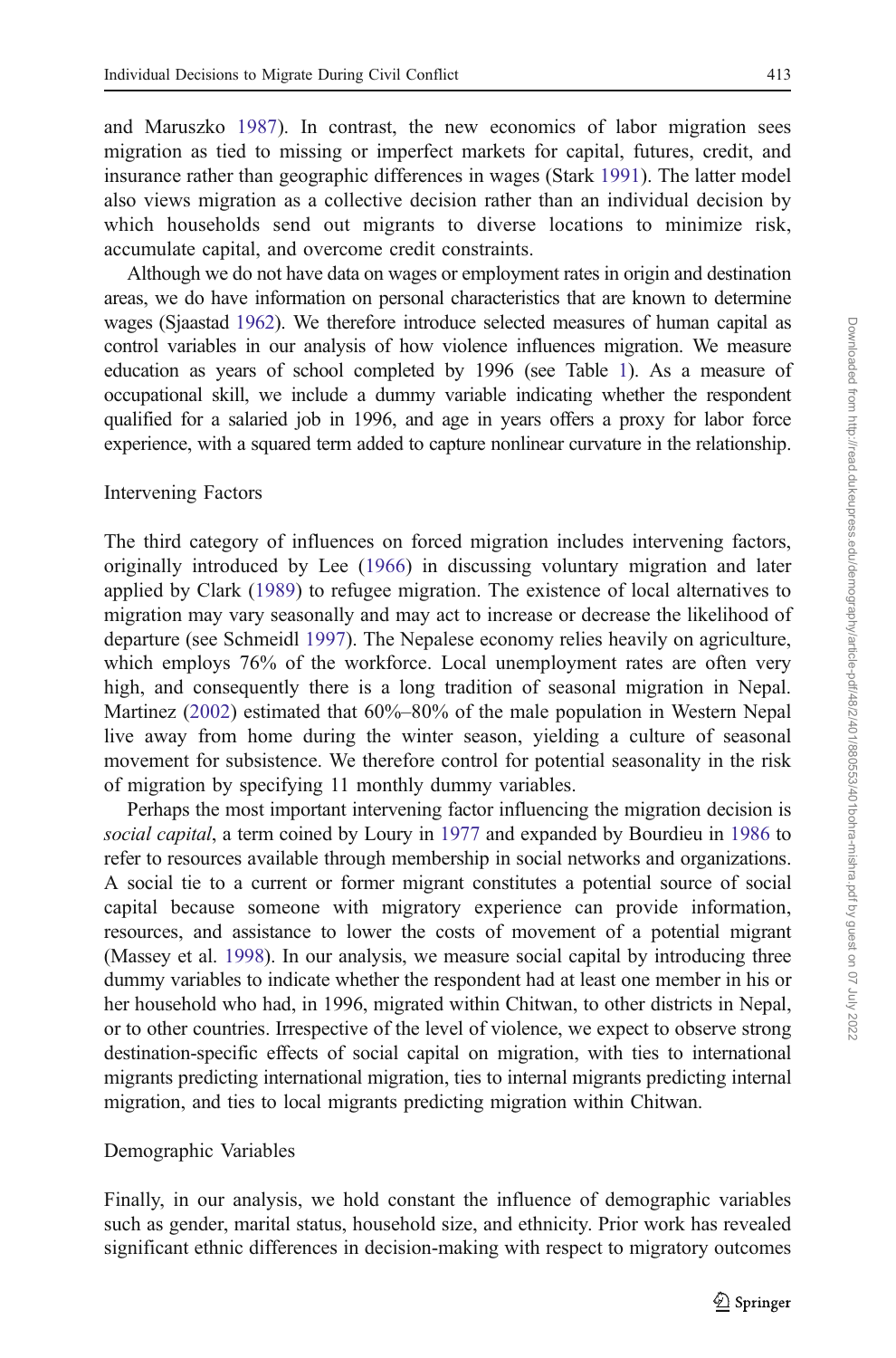(Bohra and Massey [2009](#page-22-0)). Therefore, we measure ethnicity by using dummy variables to indicate high-caste Hindus, low-caste Hindus, Hill Tibeto-Burmese, Newar, and other, leaving the Terai Tibeto-Burmese as the reference category. The Terai Tibeto-Burmese are the local indigenous people of the Chitwan Valley, and if prior migratory experience yields migration-related human and social capital, then other groups should be more likely to possess such resources than the Terai Tibeto-Burmese. We also introduce a control for gender and another for marital status of respondents. Given the patrilocal family structure in Chitwan, women's moves are more likely to be related to marriage. We therefore also introduce an interaction term between marital status and gender.

## Descriptive Statistics

Table [3](#page-14-0) presents means, standard deviations, and ranges for the measures used to create composite indicators of violence and physical capital. During the 108 months of civil conflict that we consider, there were 0 to 3 bomb blasts per month in Chitwan, with an average of 0.2 blasts per month. There were 0 to 5 casualties from bomb blasts each month, with an average of 0.21 casualties per month. The number of casualties from major attacks in Chitwan ranged from 0 to 38 per month, with an average of 0.53. Similarly, in neighboring districts, the number of bomb blasts per month ranged from 0 to 9, with 0.8 blasts in a typical month; the monthly casualties from bomb blasts ranged from 0 to 12, with 0.75 casualties per month, on average; and the number of casualties from major attacks ranged from 0 to 86 per month, with an average of 3.0.

In terms of physical capital, 80% of the households to which respondents belonged owned farmland. As for household amenities, 49% of respondent households had a roof made of slate, tin, or concrete; only 25% had a floor made of concrete. These materials represent better quality than materials such as straw to thatch the roof or mud, brick, or wood for the floor. Higher-quality materials are not generally affordable to poor households and thus indicate a higher socioeconomic status. On average, 46% of respondent households did not have their own source of drinking water, while 36% had no toilet, and 66% had no electricity. Among the goods owned by households, 52% had a radio and 62% had a bicycle, but only 12% had a TV and just 3% had a motorcycle; 7% reported owning a cart, 5% owned a biogas plant, and just 1% and 3% had a tractor or an irrigation pump, respectively. The average household owned 20.2 chickens and ducks, 1.15 pigeons, 0.57 bullocks, 0.36 cows, 0.16 male buffaloes, 1.25 female buffaloes, 1.46 sheep and goats, and 0.06 pigs.

As already mentioned, these variables were used to create the factor scales of violence (under proximate causes) and physical capital (under root causes), with each index standardized for ease of interpretation with a mean of 0 and variance of 1. Table [4](#page-15-0) presents means, standard deviations, and ranges for predictors of migration and counts for migration to different destinations. Education, which is a measure of human capital, is generally quite low. Although years of schooling ranged from 0 to 16 in the typical person-month under observation, it averaged only 3.1 years. Another measure of human capital is whether the respondent held a salaried job in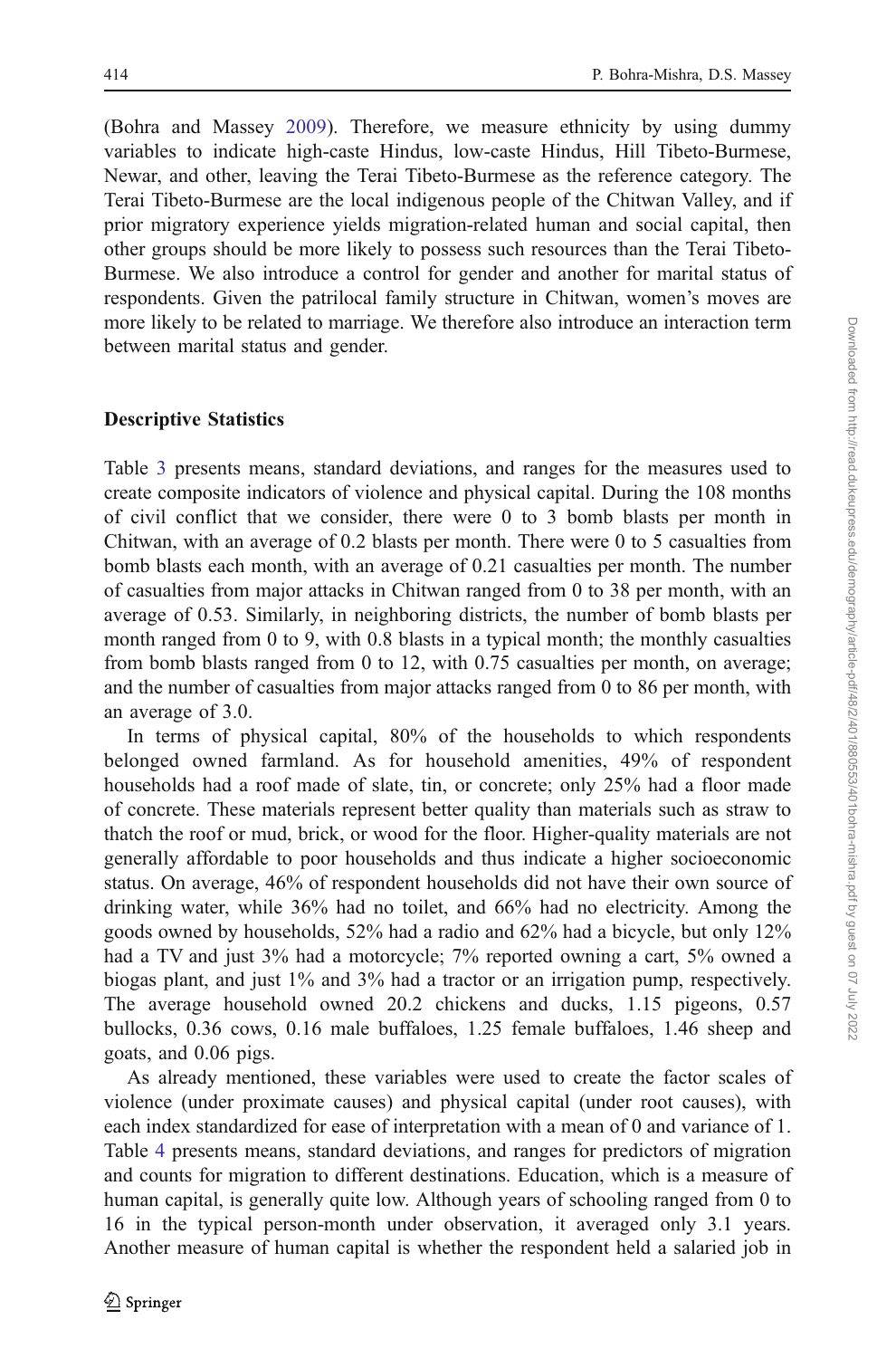|                                                                                  | Count Min. Max. |              |       | <b>SD</b> | Mean   |
|----------------------------------------------------------------------------------|-----------------|--------------|-------|-----------|--------|
| <b>Proximate Causes</b>                                                          |                 |              |       |           |        |
| Chitwan and neighboring districts violence                                       |                 |              |       |           |        |
| Number of bomb blast in Chitwan                                                  | 108             | $\Omega$     | 3     | 0.592     | 0.204  |
| Number of casualties from bomb blasts in Chitwan                                 | 108             | $\Omega$     | 5     | 0.798     | 0.213  |
| Number of casualties from major attacks in Chitwan <sup>a</sup>                  | 108             | $\Omega$     | 38    | 3.740     | 0.528  |
| Number of bomb blasts in neighboring districts                                   | 108             | $\Omega$     | 9     | 1.792     | 0.796  |
| Number of casualties from bomb blasts in neighboring districts                   | 108             | $\Omega$     | 12    | 2.259     | 0.750  |
| Number of casualties from major attacks in neighboring<br>districts <sup>a</sup> | 108             | $\Omega$     | 86    | 10.325    | 3.000  |
| <b>Root Causes</b>                                                               |                 |              |       |           |        |
| Physical capital                                                                 |                 |              |       |           |        |
| Household amenities                                                              |                 |              |       |           |        |
| Roof of house is made of slate, tin, or concrete                                 | 1,391           | $\Omega$     | 1     | 0.500     | 0.491  |
| Floor of house is made of concrete                                               | 1,391           | $\Omega$     | 1     | 0.430     | 0.245  |
| Does not have own drinking water source                                          | 1,391           | $\Omega$     | 1     | 0.498     | 0.455  |
| No toilet                                                                        | 1,391           | $\Omega$     | 1     | 0.480     | 0.361  |
| Has electricity                                                                  | 1,391           | $\Omega$     | 1     | 0.475     | 0.342  |
| Goods owned                                                                      |                 |              |       |           |        |
| Household has a radio                                                            | 1,391           | $\Omega$     | 1     | 0.500     | 0.523  |
| Household has a TV                                                               | 1,391           | $\Omega$     | 1     | 0.329     | 0.124  |
| Household has a bicycle                                                          | 1,391           | $\Omega$     | 1     | 0.485     | 0.624  |
| Household has a motorcycle                                                       | 1,391           | $\Omega$     | 1     | 0.175     | 0.032  |
| Household has a cart                                                             | 1,391           | $\Omega$     | 1     | 0.260     | 0.073  |
| Household has a tractor                                                          | 1,391           | $\Omega$     | 1     | 0.089     | 0.008  |
| Household has a pumpset for irrigation                                           | 1,391           | $\Omega$     | 1     | 0.179     | 0.033  |
| Household has a biogas plant                                                     | 1,391           | $\mathbf{0}$ | 1     | 0.208     | 0.045  |
| Livestock owned                                                                  |                 |              |       |           |        |
| Number of chickens and ducks                                                     | 1,391           | $\mathbf{0}$ | 2,210 | 121.637   | 20.160 |
| Number of pigeons                                                                | 1,391           | $\mathbf{0}$ | 150   | 7.013     | 1.154  |
| Number of bullocks                                                               | 1,391           | $\mathbf{0}$ | 7     | 0.944     | 0.565  |
| Number of cows                                                                   | 1,391           | $\Omega$     | 8     | 0.911     | 0.355  |
| Number of male buffaloes                                                         | 1,391           | $\Omega$     | 4     | 0.508     | 0.156  |
| Number of female buffaloes                                                       | 1,391           | $\Omega$     | 8     | 1.347     | 1.247  |
| Number of sheep and goats                                                        | 1,391           | $\Omega$     | 24    | 1.982     | 1.460  |
| Number of pigs                                                                   | 1,391           | $\Omega$     | 8     | 0.354     | 0.060  |

<span id="page-14-0"></span>Table 3 Descriptive statistics for the measures used to create composite index of violence and physical capital

<sup>a</sup>Major attacks refer to clashes between the Maoists and the state, major attacks by either party, and major landmine explosions resulting in more than two casualties

1996, but in only 5.3% of person-months did respondents hold such a job as of 1996. Age is another measure of human capital, and in the average month when respondents were exposed to the risk of migrating, the typical person was 39.5 years

Downloaded from http://read.dukeupress.edu/demography/article-pdf/48/2/401/880553/401bohra-mishra.pdf by guest on 07 July 2022 Downloaded from http://read.dukeupress.edu/demography/article-pdf/48/2/401/880553/401bohra-mishra.pdf by guest on 07 July 2022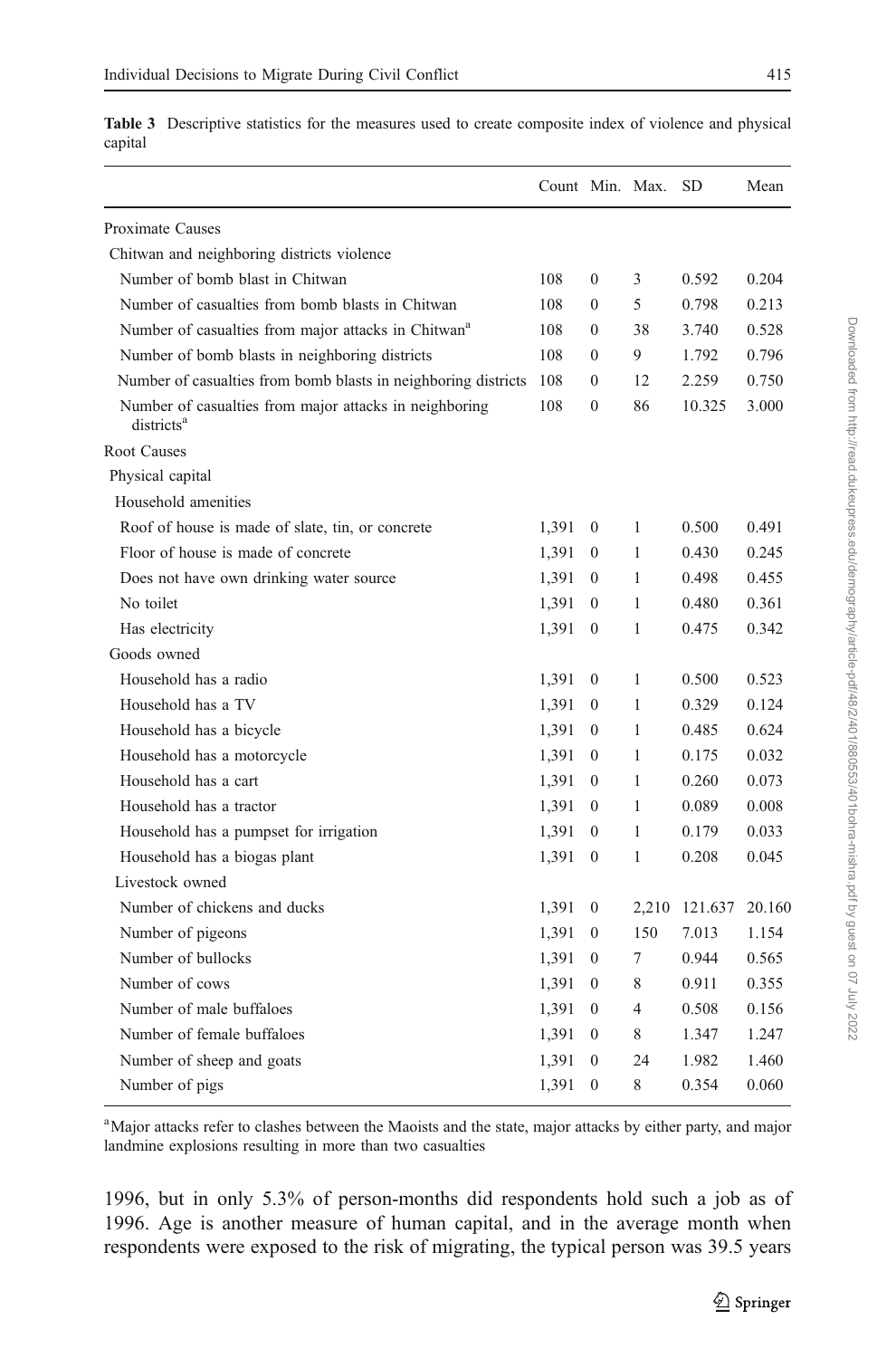|                                           | Count   | Min.             | Max.         | SD        | Mean         |
|-------------------------------------------|---------|------------------|--------------|-----------|--------------|
| <b>Outcome Variables</b>                  |         |                  |              |           |              |
| Migration to within Chitwan locations     | 980     |                  |              |           |              |
| Migration to other districts              | 643     |                  |              |           |              |
| Migration to other countries              | 210     |                  |              |           |              |
| <b>Proximate Causes</b>                   |         |                  |              |           |              |
| Standardized index of violence            | 108     | $-0.469$         | 3.985        | 1         | $\mathbf{0}$ |
| Squared of standardized index of violence | 108     | 0.001            | 15.883       | 2.409     | 0.991        |
| <b>Root Causes</b>                        |         |                  |              |           |              |
| Physical capital                          |         |                  |              |           |              |
| Owns farmland                             | 1,391   | $\mathbf{0}$     | 1            | 0.399     | 0.802        |
| Standardized index of household amenities | 1,391   | $-1.177$         | 1.804        | 1         | $\mathbf{0}$ |
| Standardized index of goods owned         | 1,391   | $-1.220$         | 4.744        | 1         | $\mathbf{0}$ |
| Standardized index of livestock owned     | 1,391   | $-1.040$         | 10.116       | 1         | $\mathbf{0}$ |
| Human capital                             |         |                  |              |           |              |
| Education                                 | 232,669 | $\mathbf{0}$     | 16           | 4.038     | 3.144        |
| Salary job                                | 232,669 | $\boldsymbol{0}$ | 1            | 0.224     | 0.053        |
| Age                                       | 232,669 | 15               | 69           | 13.235    | 39.464       |
| Age squared                               | 232,669 | 225              | 4,761        | 1,079.205 | 1,732.589    |
| Intervening Factors                       |         |                  |              |           |              |
| Social capital                            |         |                  |              |           |              |
| House member migrated within Chitwan      | 232,669 | $\mathbf{0}$     | 1            | 0.243     | 0.063        |
| House member migrated to other districts  | 232,669 | 0                | $\mathbf{1}$ | 0.283     | 0.088        |
| House member an international migrant     | 232,669 | $\mathbf{0}$     | 1            | 0.296     | 0.097        |
| Months                                    |         |                  |              |           |              |
| January                                   | 232,669 | $\mathbf{0}$     | 1            | 0.261     | 0.073        |
| February                                  | 232,669 | 0                | 1            | 0.285     | 0.089        |
| March                                     | 232,669 | $\Omega$         | $\mathbf{1}$ | 0.283     | 0.088        |
| April                                     | 232,669 | $\Omega$         | $\mathbf{1}$ | 0.281     | 0.087        |
| May                                       | 232,669 | $\mathbf{0}$     | $\mathbf{1}$ | 0.280     | 0.085        |
| June                                      | 232,669 | $\mathbf{0}$     | $\mathbf{1}$ | 0.278     | 0.085        |
| July                                      | 232,669 | $\mathbf{0}$     | 1            | 0.277     | 0.084        |
| August                                    | 232,669 | $\mathbf{0}$     | 1            | 0.276     | 0.083        |
| September                                 | 232,669 | $\mathbf{0}$     | 1            | 0.275     | 0.082        |
| October                                   | 232,669 | $\mathbf{0}$     | 1            | 0.274     | 0.082        |
| November                                  | 232,669 | $\boldsymbol{0}$ | $\mathbf{1}$ | 0.274     | 0.081        |
| December                                  | 232,669 | $\boldsymbol{0}$ | $\mathbf{1}$ | 0.272     | 0.081        |
| Demographic Variables                     |         |                  |              |           |              |
| Female                                    | 232,669 | $\boldsymbol{0}$ | $\mathbf{1}$ | 0.491     | 0.592        |
| Married                                   | 232,669 | $\boldsymbol{0}$ | $\mathbf{1}$ | 0.335     | 0.871        |
| Female × married                          | 232,669 | $\boldsymbol{0}$ | $\mathbf{1}$ | 0.500     | 0.519        |
| Number of household members               | 232,669 | $\mathbf{1}$     | 26           | 3.507     | 6.677        |

<span id="page-15-0"></span>Table 4 Descriptive statistics for the dependent and independent variables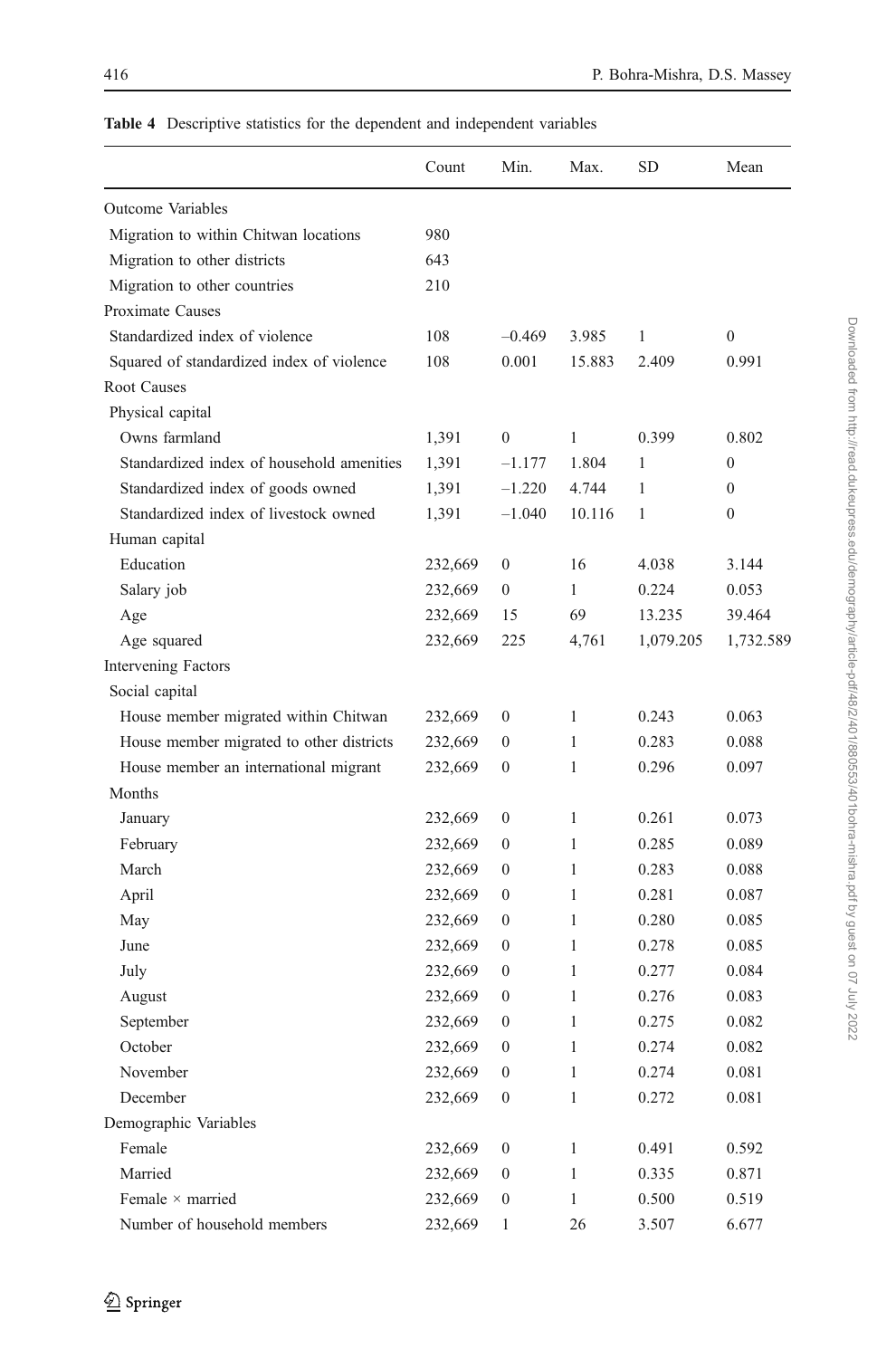|                      | Count   | Min.     | Max. | <b>SD</b> | Mean  |
|----------------------|---------|----------|------|-----------|-------|
| Ethnicity            |         |          |      |           |       |
| Hindu upper caste    | 232,669 | $\theta$ |      | 0.499     | 0.463 |
| Hindu lower caste    | 232,669 | $\theta$ |      | 0.301     | 0.101 |
| Hill Tibeto-Burmese  | 232,669 | $\theta$ |      | 0.342     | 0.136 |
| Newar and other      | 232,669 | $\theta$ |      | 0.254     | 0.069 |
| Terai Tibeto-Burmese | 232,669 | $\theta$ |      | 0.422     | 0.232 |
|                      |         |          |      |           |       |

#### Table 4 (continued)

old, though people ranged in age from 15 to 69 years. From the statistics on social capital, we see that in the average person-month, around 6.3% of all respondents had at least one household member who had migrated within Chitwan by 1996, another 8.8% had someone who had migrated to other districts within Nepal, and 9.7% had someone with international experience.

The distribution of person-months was fairly equal by calendar month, with 7% of the months observed being January, each month from February to June being close to 9%, and each month from July to December was around 8%. Among demographic variables, 59% of the person-months at risk of migration were lived by females, and a very high proportion (87%) were lived by people who had been married at least once. Although the average household size stood at 6.7 people, the number of household members varied from 1 to 26 persons. Finally, in keeping with the rough ethnic composition of the Chitwan Valley, in person-months leading up to the end of the survey, the largest share of respondents were upper-caste Hindus (46.3%), followed by Terai Tibeto-Burmese (the original inhabitants of the Valley; 23.2%), Hill Tibeto-Burmese (13.6%), lower-caste Hindus (10.1%), and Newar and other caste (6.9%). Thus, most residents of Chitwan either migrated in from outside the Valley or are descendents of those who did.

### Effect of Violence on Migration

As described earlier, we followed respondents monthly from March 1997 up to their first trip or the end of the survey date. We defined independent variables as timevarying in month  $t$  or fixed in 1996 and used them to predict migration in month  $t+1$ . Table [5](#page-17-0) presents the results of a multinomial logit regression estimated to measure the effect of violence in Chitwan and surrounding districts on decisions to out-migrate from Chitwan to three possible destinations while controlling for relevant individual and household characteristics. Our data are nested because we include variables measured at the individual as well as household levels. Each household could contribute multiple members to the analysis, and members of the same household are likely to share many similar traits, which can influence their probability of migration. This possible correlation among household members violates the assumption of independence of observations. The intraclass correlation can lead to underreporting of standard errors of coefficients. We therefore adjust for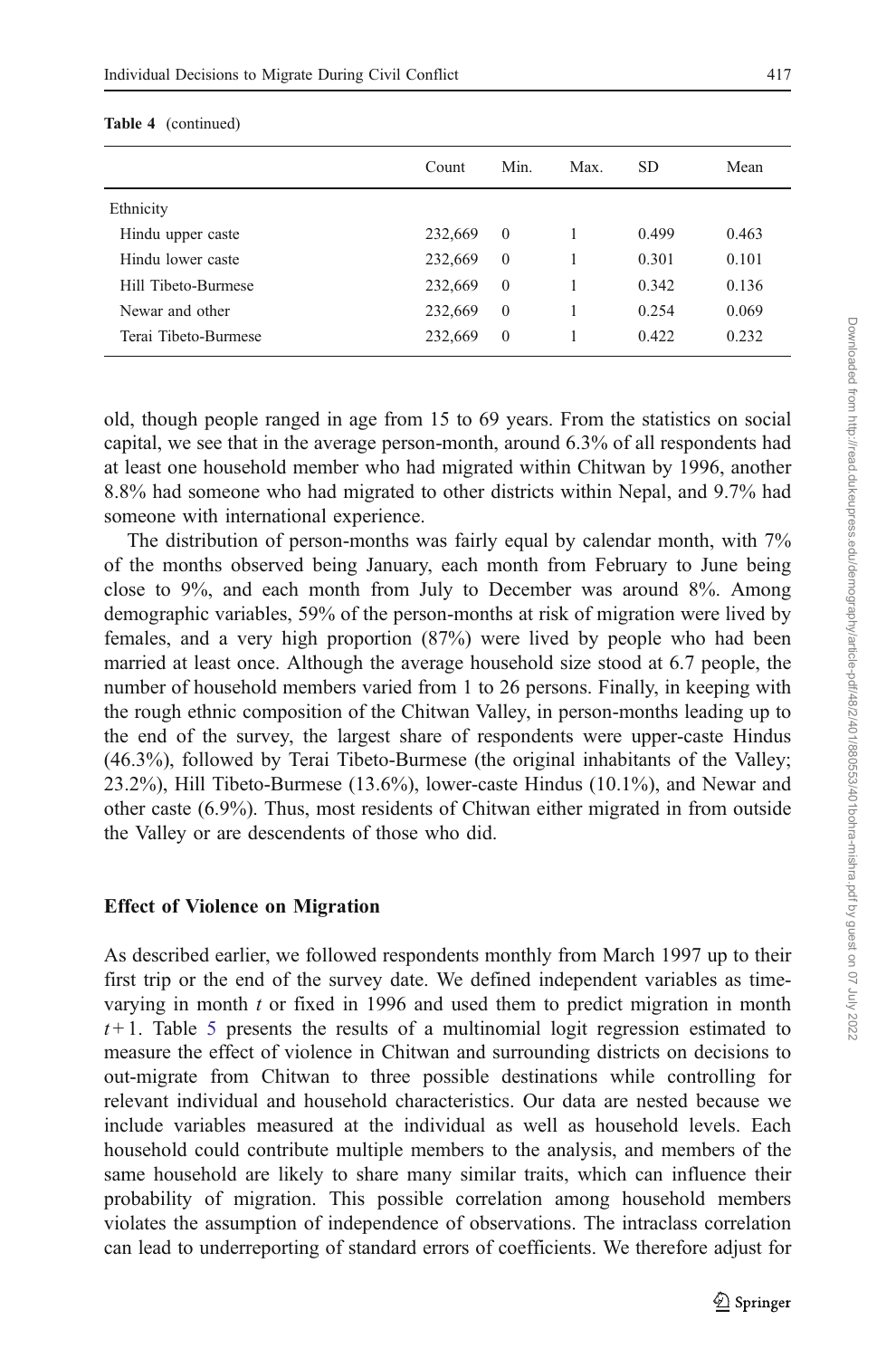|                                           | Within Chitwan    |         | To Other Districts |         | To Other Countries |           |
|-------------------------------------------|-------------------|---------|--------------------|---------|--------------------|-----------|
| Independent Variables in Month t          | B                 | SE      | B                  | SE      | B                  | <b>SE</b> |
| <b>Proximate Causes</b>                   |                   |         |                    |         |                    |           |
| Standardized index of violence            | $-0.552**$        | (0.175) | $-1.567**$         | (0.407) | $-3.689*$          | (1.744)   |
| Squared of standardized index of violence | $0.140*$          | (0.063) | $0.286*$           | (0.133) | $0.974*$           | (0.442)   |
| Root Causes                               |                   |         |                    |         |                    |           |
| Physical capital                          |                   |         |                    |         |                    |           |
| Owns farmland                             | $-0.531**$        | (0.123) | $-0.438**$         | (0.141) | $0.582*$           | (0.291)   |
| Standardized index of household amenities | $-0.139*$         | (0.064) | $-0.049$           | (0.067) | $-0.188$           | (0.117)   |
| Standardized index of goods owned         | $-0.010$          | (0.059) | 0.061              | (0.059) | 0.150              | (0.106)   |
| Standardized index of livestock owned     | $-0.077$          | (0.052) | 0.039              | (0.053) | $-0.066$           | (0.091)   |
| Human capital                             |                   |         |                    |         |                    |           |
| Education                                 | $0.038**$         | (0.013) | $0.069**$          | (0.016) | $0.056*$           | (0.025)   |
| Salary job                                | $0.666**$         | (0.145) | $0.661**$          | (0.160) | 0.090              | (0.275)   |
| Age                                       | $-0.200**$        | (0.020) | $-0.185**$         | (0.023) | $-0.166**$         | (0.044)   |
| Age squared                               | $0.002**$         | (0.000) | $0.002**$          | (0.000) | $0.001*$           | (0.001)   |
| <b>Intervening Factors</b>                |                   |         |                    |         |                    |           |
| Social capital                            |                   |         |                    |         |                    |           |
| House member migrated within Chitwan      | $0.327^{\dagger}$ | (0.176) | 0.121              | (0.195) | 0.430              | (0.373)   |
| House member migrated to other districts  | 0.133             | (0.148) | $0.855**$          | (0.147) | $0.486*$           | (0.248)   |
| House member an international migrant     | $-0.140$          | (0.144) | 0.222              | (0.165) | $1.597**$          | (0.225)   |
| Months                                    |                   |         |                    |         |                    |           |
| January                                   | 0.240             | (0.248) | $-0.542*$          | (0.272) | $-0.915$           | (0.593)   |
| February                                  | $1.069**$         | (0.207) | $0.447*$           | (0.197) | $0.945**$          | (0.360)   |
| March                                     | $0.800**$         | (0.223) | $-0.012$           | (0.207) | $0.897*$           | (0.366)   |
| April                                     | $0.809**$         | (0.219) | 0.146              | (0.198) | 0.589              | (0.389)   |
| May                                       | $0.774**$         | (0.222) | 0.126              | (0.202) | 0.357              | (0.409)   |
| June                                      | $0.523*$          | (0.221) | 0.123              | (0.210) | 0.240              | (0.409)   |
| July                                      | $0.862**$         | (0.219) | $-0.047$           | (0.223) | 0.469              | (0.395)   |
| August                                    | $0.751**$         | (0.217) | $-0.006$           | (0.213) | 0.084              | (0.445)   |
| September                                 | $-0.146$          | (0.270) | $-0.103$           | (0.235) | $-0.167$           | (0.461)   |
| October                                   | 0.303             | (0.244) | $-0.026$           | (0.222) | 0.539              | (0.408)   |
| November                                  | $0.521*$          | (0.234) | $-0.082$           | (0.212) | $0.814*$           | (0.391)   |
| December                                  |                   |         |                    |         |                    |           |
| Demographic Variables                     |                   |         |                    |         |                    |           |
| Female                                    | $-0.271*$         | (0.138) | $-0.408**$         | (0.153) | $-2.949**$         | (0.513)   |
| Married                                   | $0.516**$         | (0.158) | 0.067              | (0.196) | $0.597*$           | (0.258)   |
| Female × married                          | $0.269^{\dagger}$ | (0.162) | $0.597**$          | (0.187) | $1.028^{\dagger}$  | (0.557)   |
| Number of household members               | $-0.017$          | (0.020) | $-0.045*$          | (0.020) | $-0.130**$         | (0.049)   |
| Ethnicity                                 |                   |         |                    |         |                    |           |
| Hindu upper caste                         | 0.167             | (0.139) | $0.326^{\dagger}$  | (0.175) | $0.801**$          | (0.274)   |
| Hindu lower caste                         | 0.043             | (0.188) | 0.361              | (0.225) | $0.864**$          | (0.304)   |
| Hill Tibeto-Burmese                       | 0.498**           | (0.150) | $0.660**$          | (0.199) | $0.710*$           | (0.298)   |
| Newar and other                           | $-0.004$          | (0.235) | 0.345              | (0.246) | $-0.089$           | (0.465)   |
| Terai Tibeto-Burmese                      |                   |         |                    |         |                    |           |

<span id="page-17-0"></span>Table 5 Multinomial logistic regression output for predicting the competing risks of taking the first trip to one of three competing locations in month  $t+1$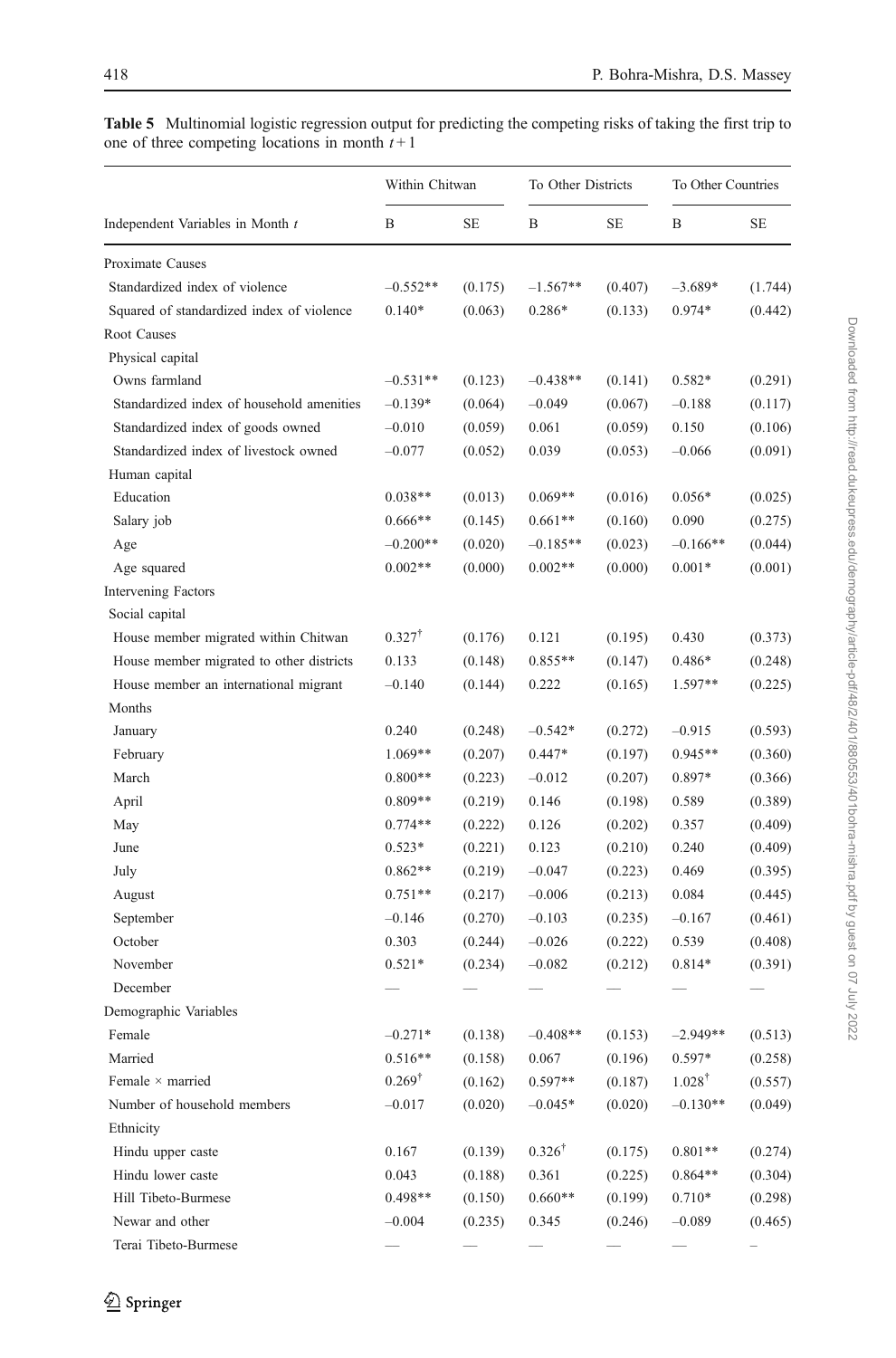| $\mathcal{L}$ Springer |
|------------------------|
|                        |

|  | Table 5 (continued) |
|--|---------------------|
|--|---------------------|

|                                       | Within Chitwan |           | To Other Districts |           | To Other Countries   |           |
|---------------------------------------|----------------|-----------|--------------------|-----------|----------------------|-----------|
| Independent Variables in Month t      | B              | <b>SE</b> | B                  | <b>SE</b> | B                    | <b>SE</b> |
| Constant                              | $-2.197**$     | (0.423)   | $-3.010**$         |           | $(0.487)$ $-5.980**$ | (1.280)   |
| Likelihood Ratio Chi-Square $(df=96)$ |                |           | 1.911.34**         |           |                      |           |
| No. of person-months                  |                |           | 232,669            |           |                      |           |

 $\dagger p < 10; \, \dagger p < 0.05; \, \dagger \dagger p < 0.01$ 

clustering of households in our regressions and report the results using adjusted standard errors and thus correct tests of significance.

Prior work has generally hypothesized and found a strong positive connection between violence and migration, though at least one study has uncovered threshold effects of violence (Morrison [1993\)](#page-23-0) and another study found that low levels of violence may negatively influence the odds of movement (Alvarado and Massey [2010\)](#page-22-0). In order to test the threshold hypothesis systematically, we introduced a squared term for violence to capture the nonlinearity. As can be seen in Table [5,](#page-17-0) both the violence scale and its square are highly significant in predicting migration, indicating a curvilinear relationship. Whereas the main effect of the violence scale is strongly negative, its square is strongly positive, which means that, controlling for other relevant determinants, violence lowers the odds of out-migration to all three destinations up to a certain point, after which it increases the odds of out-migration. The effect of violence on migration also seems to rise as the distance of the move increases, such that violence has the most profound effect on migration to international destinations, followed by migration to other districts, and then local migration within Chitwan.

In order to see directly how violence influences the likelihood of local, internal, and international migration, we used the data shown in Table [5](#page-17-0) to generate predicted probabilities of movement to each destination. Specifically, we varied the violence scale from the observed minimum to the observed maximum and applied the associated coefficients for violence and its square while applying other coefficients to mean values of the associated variables. As can be seen in Fig. [2](#page-19-0), violence is most influential in suppressing international migration and less influential in suppressing internal migration to other districts in Nepal. The probability of international migration drops to near zero at even low levels of violence, whereas the likelihood of internal migration drops to near zero at moderate levels of violence, and the odds of moving to either destination remain near zero over the entire range of violence observed in Chitwan and surrounding districts. The probability of migration within Chitwan is greater no matter what the level of violence, but rising violence also has the effect of suppressing local mobility as it goes from low to moderate levels. Unlike the situation with internal and international moves, however, as violence rises into the high range, it eventually begins to increase the odds of making a local move.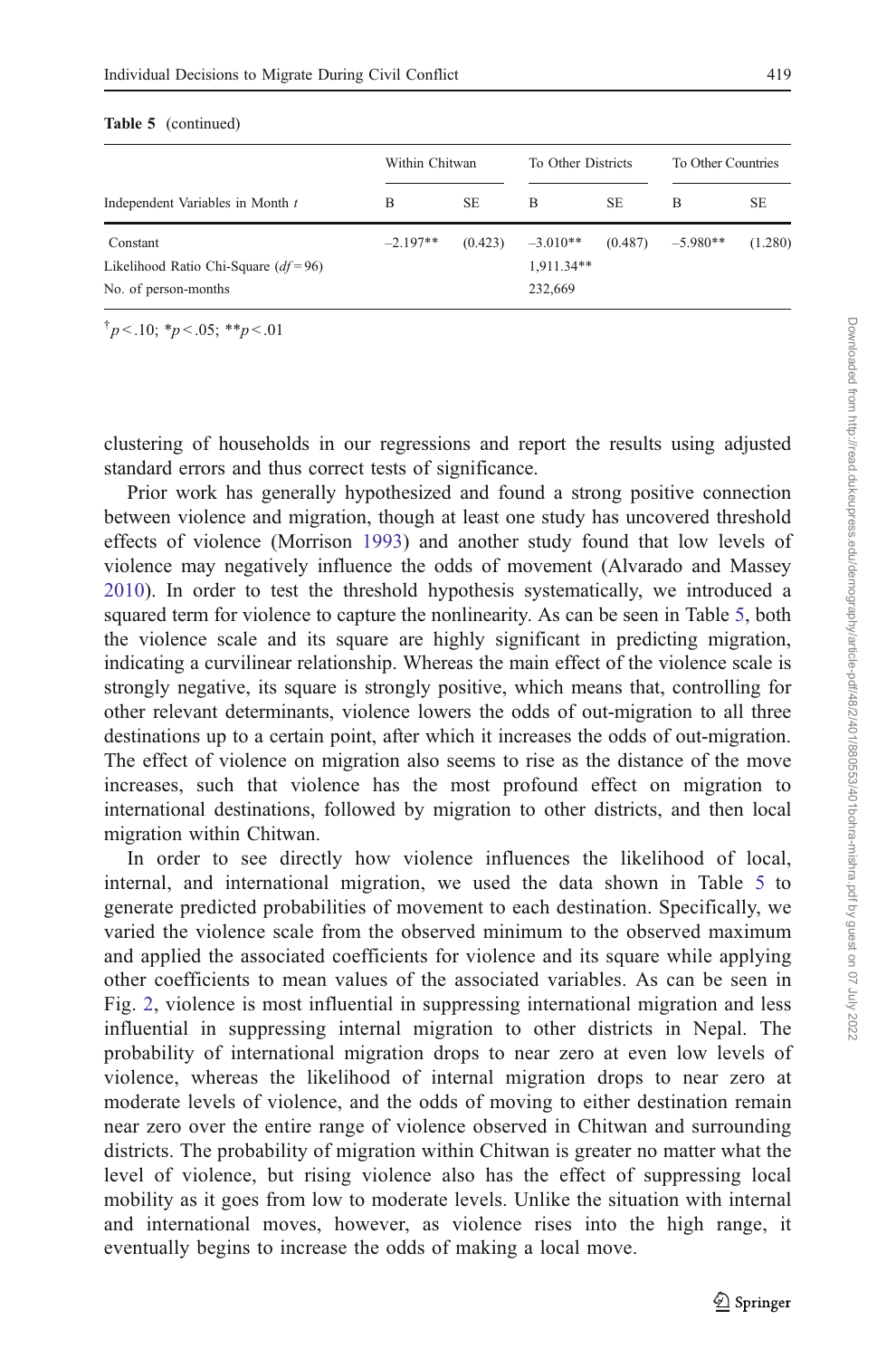<span id="page-19-0"></span>

Fig. 2 Predicted probability of migration by level of violence

Thus, at the levels observed in and around Chitwan, violence served to lower the odds of internal and international migration but had a curvilinear effect on local mobility, reducing the likelihood of moving within Chitwan at low to moderate levels but increasing the probability of mobility within Chitwan as it approached high levels. Because we were forced to assume that the level of violence stood at zero before 2002—owing to the lack of published data—we reestimated the model using person-months after this date to make sure that our conclusion was not an artifact of this assumption. The reanalysis yielded the same curvilinear effects, confirming the validity of our findings.

Other independent variables in the model generally display effects that are consistent with prior theory and research. Like Massey and Espinosa [\(1997\)](#page-23-0), we find that ownership of physical capital generally reduces the odds of migration. Ownership of farmland, for example, significantly reduces the odds of moving within Chitwan and to other districts in Nepal, although it increases the odds of international migration (see Table [5\)](#page-17-0). Similarly, access to household amenities significantly lowers the odds of moving within Chitwan. The effects of human capital are generally positive, with education and occupational skill increasing the likelihood of movement to all three destinations (though the effect of occupational skill is not significant in predicting international migration). As expected, social capital evinces strong place-specific effects on mobility, with ties to local movers predicting migration within Chitwan, ties to internal migrants most strongly predicting migration to other districts in Nepal, and ties to international migrants strongly predicting emigration outside the country. Unlike the results of many studies of migration, however, age generally had a decelerating negative effect on the likelihood of migration irrespective of destination: as respondents aged, they slowly grew less likely to migrate. Although this unusual pattern could reflect the absence of households that left Nepal without returning, the same effect has been observed in other studies of migration that used retrospective data from Chitwan and that were not subject to this potential bias (Bohra and Massey [2009;](#page-22-0) Massey et al. [2010\)](#page-23-0).

Schmeidl ([1997\)](#page-23-0) identified seasonality as an important intervening factor that can play a significant role in increasing or decreasing refugee migration, and the dummy variables for month do indeed reveal distinct patterns of seasonal migration for Downloaded from http://read.dukeupress.edu/demography/article-pdf/48/2/401/880553/401bohra-mishra.pdf by guest on 07 July 2022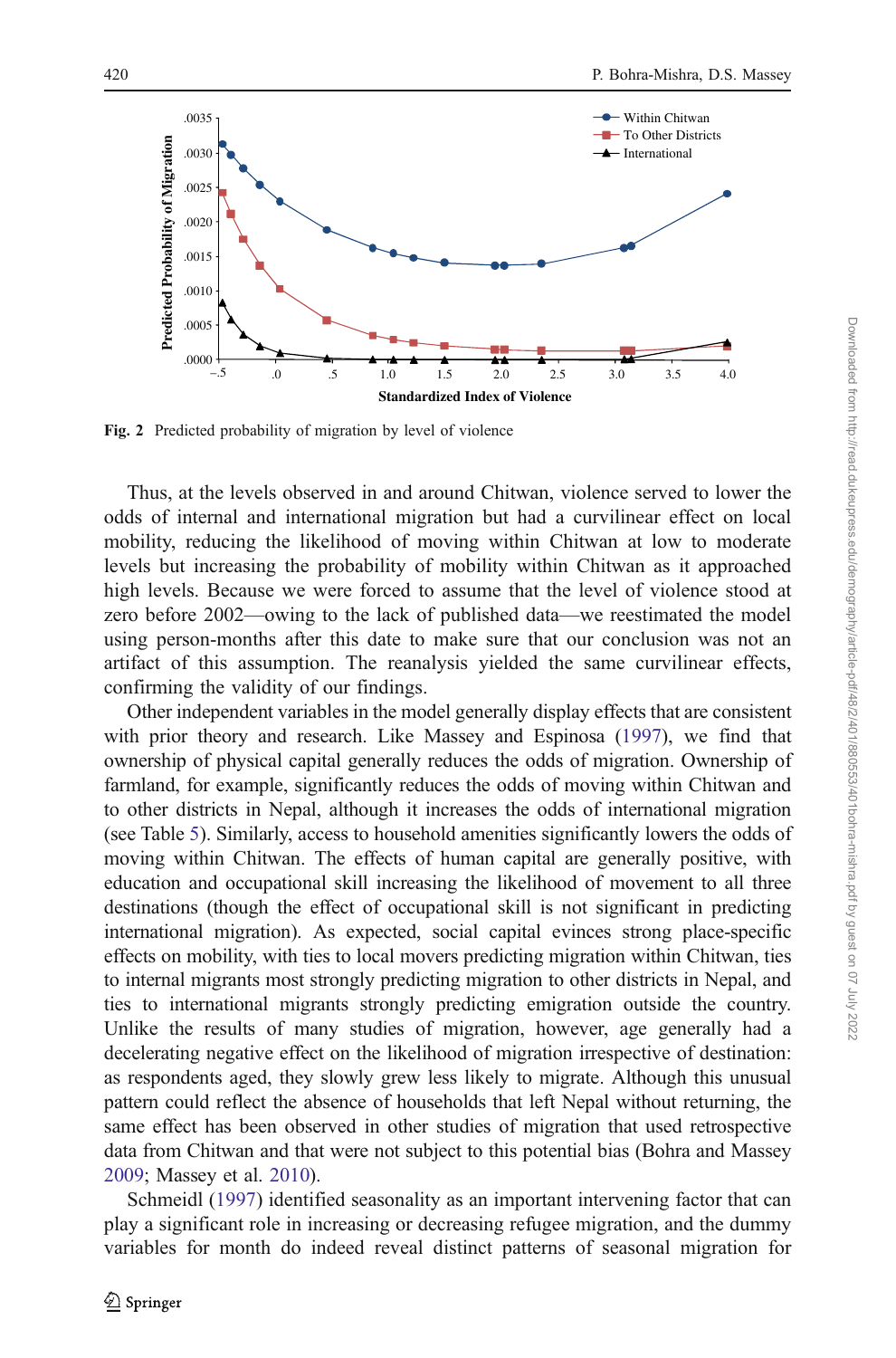different kinds of moves. Compared with December, within-Chitwan migration is elevated during all months except January, September, and October; migration to other districts in Nepal is less likely to occur in January but more likely to occur in February; and departures for international destinations are most likely to occur in February, March, and November.

In terms of personal demography, the effects of gender and marriage are complicated by a significant interaction that stems from the Nepalese practice of patrilocal residence following marriage. Among males, the effect of marriage on migration is simple: it raises the odds of moving within Chitwan by 68% ( $e^{(0.516)}$  = 1.675) and increases the odds of moving internationally by 82% ( $e^{(0.597)}$  = 1.817). In contrast, whereas unmarried women are always less likely to migrate than unmarried men, because of the interaction between gender and marriage, married women are more likely than unmarried men to move locally and internally, though not internationally. Compared with a single man, for example, a single woman is 24% less likely to move within Chitwan  $(1 - e^{(-0.271)} = 0.237)$ , 34% less likely to move to another district in Nepal  $(1 - e^{\lambda 408}) = 0.335$ , and 95% less likely to move outside of Nepal  $(1 - e^{(-2.949)}) = 0.948$ ; but a married woman is 67% more likely to move within Chitwan than a single man  $(e^{(-0.271+0.516+0.269)} = 1.672)$  and 29% more likely to move elsewhere in Nepal  $(e^{\lambda} - 0.408 + 0.067 + 0.597) = 1.292$ . A married woman is still much less likely than a single man to move internationally, with the odds being 73% lower  $(1 - e^{(-2.949 + 0.597 + 1.028)} = 0.734$ .

Another demographic variable, rising household size, decreases the odds of leaving Chitwan for other districts and other countries. Each additional person in the household lowers the odds of migrating to other districts by around  $4\%$  (1 –  $e^{-0.045} = 0.044$ ) and to other countries by  $12\%$   $(1 - e^{-0.13} = 0.122)$ . Finally, in terms of caste, Hindus and Hill Tibeto-Burmese are far more likely to move internationally than other groups, and the Hill Tibeto-Burmese seem to be the most mobile, with an elevated risk of migration to all three destinations. Thus, consistent with the earlier results of Bohra and Massey ([2009](#page-22-0)), those who belong to ethnic groups with prior migratory experience are more likely to migrate than Terai Tibeto-Burmese, the indigenous people of the Chitwan Valley, whatever the level of violence.

As a follow-up to the analysis of Table [5,](#page-17-0) we estimated another set of regressions that introduced interaction terms between violence and each of the root causes and demographic factors to see whether variables affected migration differently in the presence of violence (results supplied on request). Given the small number of respondents who left Nepal, however, we had to collapse migratory categories two and three into a single category for migration outside of Chitwan, including both internal and international migrants. We did not find any interaction effects at conventional levels of significance, thus allowing us to conclude that standard predictors of migration do not affect decisions to migrate differently in the presence of violence.

## Summary and Conclusion

With this article, we sought to improve on prior studies of the relationship between civil violence and migration in several ways. First, we developed a more comprehensive model that allowed us simultaneously to assess the effects of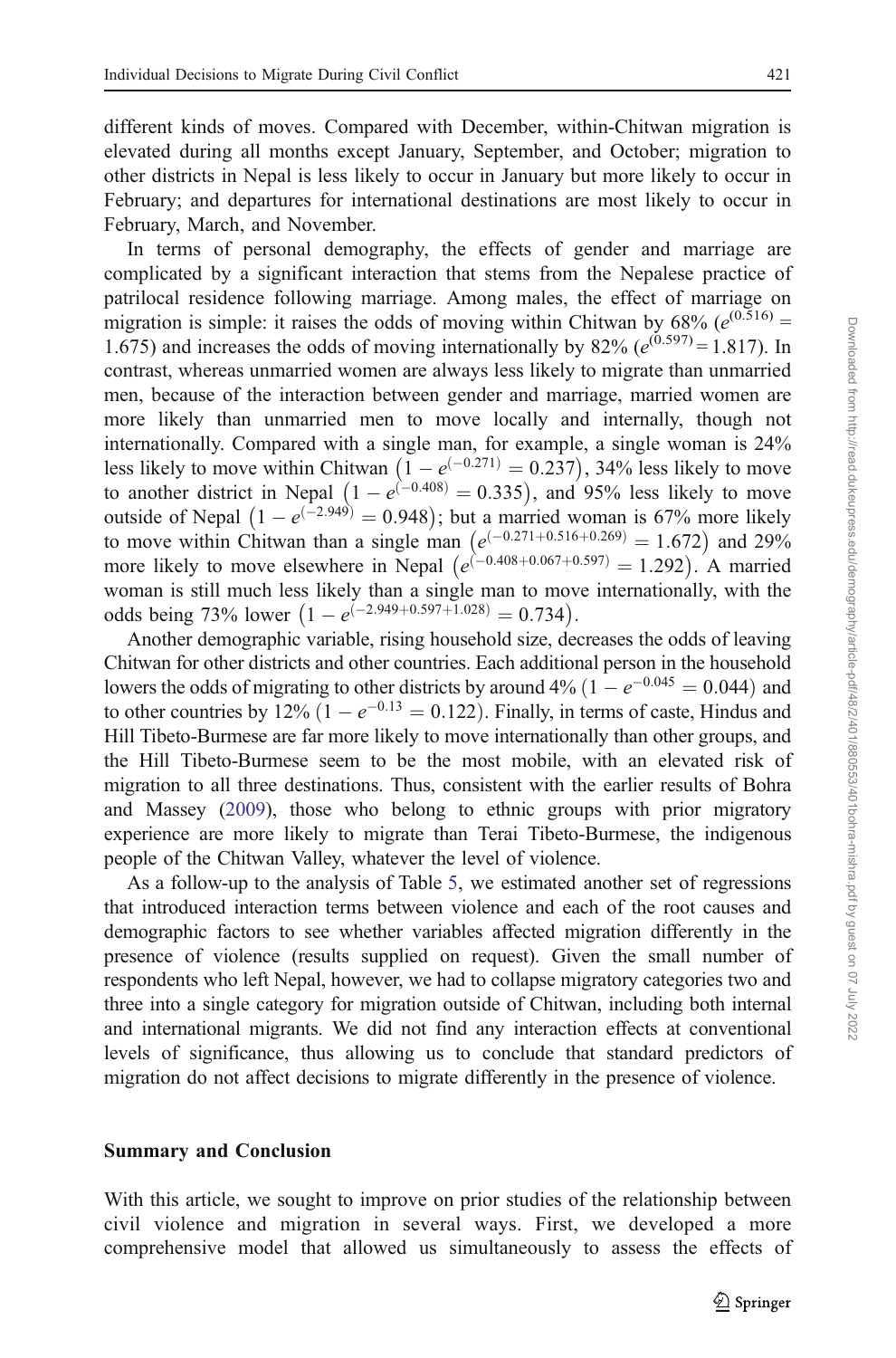individual as well as household characteristics and to estimate their effects dynamically using longitudinal rather than cross-sectional data. Specifically, we estimated a series of multilevel discrete-time event history analyses that incorporated both fixed and time-varying effects. Second, we were able to define a more comprehensive and reliable index of civil violence than earlier studies by including not just counts of deaths within the home district, but also the number of bomb blasts and major conflicts and casualties from these, both in the home district as well as in all surrounding districts.

Third, we were able to measure the independent effect of violence on the decision to migrate locally, internally, and internationally. So far, the literature on forced migration has tended either to study movement to one destination at a time or to lump all destinations together. We found that the effect of violence on the likelihood of migration was different for different destinations, increasing as the distance of the move increased: the effect of violence was weak in the case of local moves, stronger for moves outside of Chitwan, and the strongest for international moves. Fourth, we specified a more complex model of individual decision-making that estimated the effects of violence while controlling for leading predictors of voluntary migration, which we found influenced migration whatever the level of civil violence. Interactive models found that effects of any of the predictors of migration did not significantly vary by the level of violence.

Finally, our results are novel in showing that civil violence affects migration differently at different levels of intensity. Whereas most prior work has found a positive effect of violence on out-migration, our results are consistent with those few studies that have either found violence to have no influence on migration below a certain threshold or to reduce the likelihood of movement at low to moderate levels. We found a curvilinear effect of violence on decisions to migrate to all three destinations such that the odds of out-migration were reduced at low to moderate levels of violence and only increased as violence approached high levels. Inspection of predicted probabilities indicates that at the modest levels of violence observed in and around Chitwan, approaching the maximum observed there only increased the odds of making local moves but had no practical influence in raising the odds of internal or international moves. Of course, the higher levels of violence observed in other districts of Nepal could well be great enough to raise the probability of moving internally and internationally as well.

In sum, our results thus support a threshold theory of migration and violence. Apparently, only in situations characterized by high levels of violence do people see no option but leaving. Under conditions of extreme violence, threats to safety are perceived to exceed the risks of travel to a new and unfamiliar destination. At lower levels of violence, however, the risks of movement outweigh those associated with staying home for a variety of reasons. First, levels of violence may be much higher in other parts of the country, and by staying home, people avoid elevated risks elsewhere. Second, actions taken by insurgents and the state often create unsafe traveling conditions owing to a proliferation of strikes, protests, blockades, security checks, curfews, and roadblocks. Third, civil conflict is often associated with a breakdown of formal authority, creating a dangerous public sphere through which people must travel, one in which robbery, looting, assault, kidnapping, and other violations are common. For these reasons, unless violence reaches certain levels,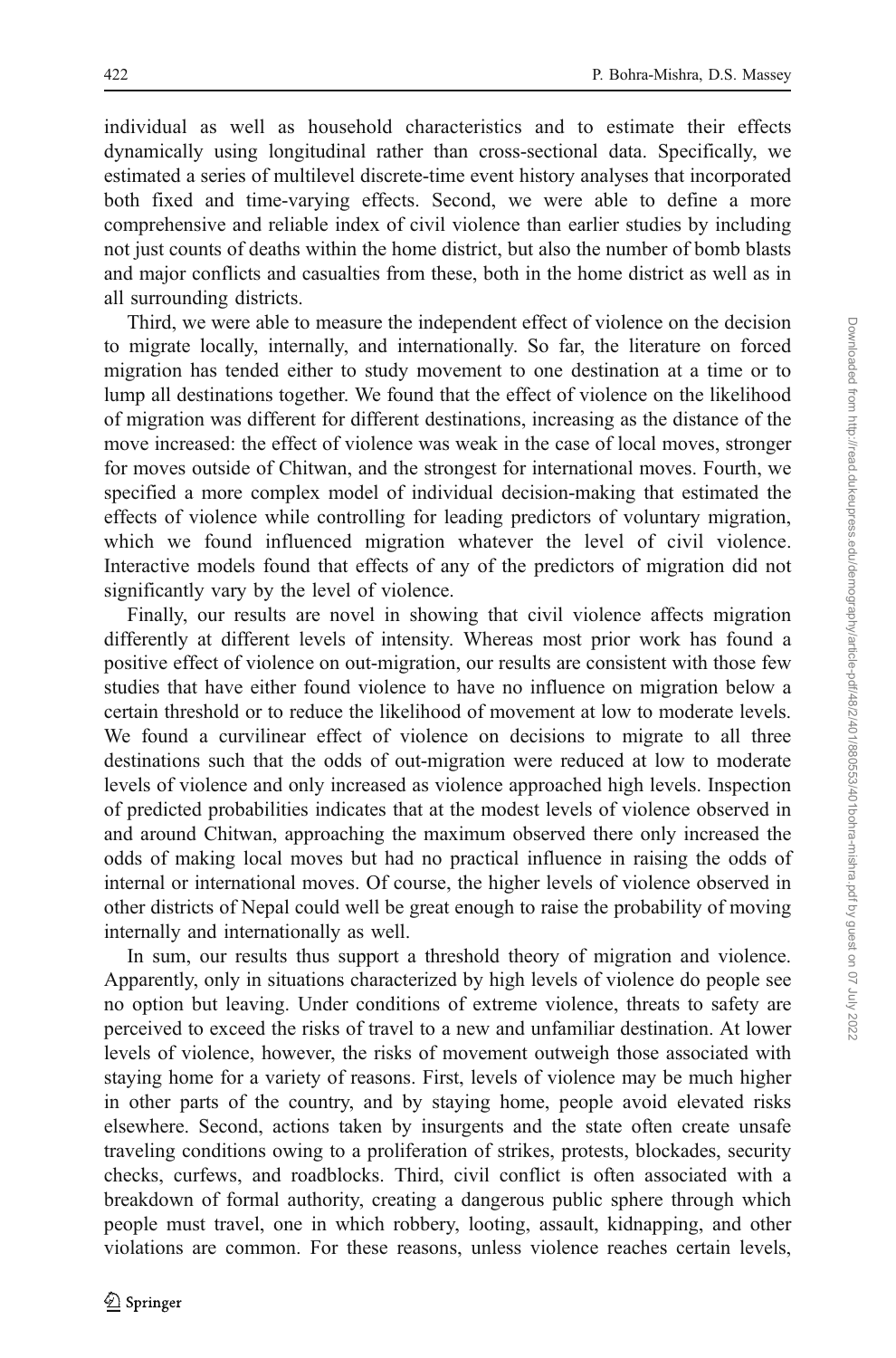<span id="page-22-0"></span>people are more likely to confine themselves to the safety of their homes, family networks, and surroundings they know and trust.

Acknowledgements We would like to thank Dr. Dirgha Ghimire and Dr. Nathalie Williams from the University of Michigan and Yogish Kharel from the Informal Sector Service Center (INSEC) for their help in introducing us to the data sets used in this study. We also thank our reviewers for very helpful comments and suggestions.

### References

- Alvarado, S. E., & Massey, D. S. (2010). In search of peace: Structural adjustment, violence, and international migration. The Annals of the American Academy of Political and Social Science, 630, 137–161.
- Apodaca, C. (1998). Human rights abuses: Precursor to refugee flight? Journal of Refugee Studies, 11, 80–93.
- Barber, J. S., Shivakoti, G. P., Axinn, W. G., & Gajurel, K. (1997). Sampling strategies for rural settings: A

detailed example from the Chitwan Valley Family Study, Nepal. Nepal Population Journal, 6, 193–203.

- Bohra, P., & Massey, D. S. (2009). Processes of internal and international migration from Chitwan, Nepal. International Migration Review, 43, 621–651.
- Bourdieu, P. (1986). The forms of capital. In J. G. Richardson (Ed.), *Handbook of theory and research for* the sociology of education (pp. 241–258). New York: Greenwood Press.
- Clark, L. (1989). Early warning of refugee flows. Washington, DC: Refugee Policy Group.
- Davenport, C., Moore, W. H., & Poe, S. C. (2003). Sometimes you just have to leave: Domestic threats and forced migration, 1964–1989. International Interactions, 29, 27–55.
- Do, Q.-T., & Iyer, L. (2006). An empirical analysis of civil conflict in Nepal (Center on Institutions and Governance Working Paper No. 12). Berkeley: University of California.
- Edwards, S. (2008). Computational tools in predicting and assessing forced migration. Journal of Refugee Studies, 21, 347–359.
- Engel, S., & Ibáñez, A. M. (2007). Displacement due to violence in Colombia: A household-level analysis. Economic Development and Cultural Change, 55, 335–365.
- Heger, L., & Salehyan, I. (2007). Ruthless rulers: Coalition size and the severity of civil conflict. International Studies Quarterly, 51, 385–403.
- Hutt, M. (Ed.). (2004). *Himalayan people's war: Nepal's Maoist rebellion*. Bloomington: Indiana University Press.
- Ibáñez, A. M., & Vélez, C. E. (2008). Civil conflict and forced migration: The micro determinants and welfare losses of displacement in Colombia. World Development, 36, 659–676.
- Informal Sector Service Center. (2008). No. of Victims Killed by State and Maoist in Connection with the "People's War." Retrieved from <http://www.insec.org.np/index.php?type=hrvdata&id=2&lang=en>
- Iqbal, Z. (2007). The geo-politics of forced migration in Africa, 1992–2001. Conflict Management and Peace Science, 24, 105–119.
- Jones, R. C. (1989). Causes of Salvadoran migration to the United States. Geographical Review, 79, 183-194.

Kok, F. (2003). Nepal: Displaced and ignored. Geneva, Switzerland: Norwegian Refugee Council.

- Lacina, B. (2006). Explaining the severity of civil wars. Journal of Conflict Resolution, 50, 276–289.
- Lee, E. S. (1966). A theory of migration. Demography, 3, 47–57.
- Long, J. S., & Freese, J. (2006). Regression models for categorical dependent variables using Stata. College Station, TX: Stata Press.
- Loury, G. C. (1977). A dynamic theory of racial income differences. In P. A. Wallace & A. M. LaMond (Eds.), Women, minorities, and employment discrimination (pp. 153–186). Lexington, MA: D.C. Health and Co.
- Lundquist, J. H., & Massey, D. S. (2005). Politics or economics? International migration during the Nicaraguan Contra War. Journal of Latin American Studies, 37, 29–53.
- Martinez, E. (2002). Conflict-related displacement in Nepal. Geneva, Switzerland: Internal Displacement Monitoring Centre.
- Massey, D. S., Arango, J., Hugo, G., Kouaouci, A., Pellegrino, A., & Taylor, J. E. (1998). Worlds in motion: Understanding international migration at century's end. Oxford, UK: Oxford University Press.